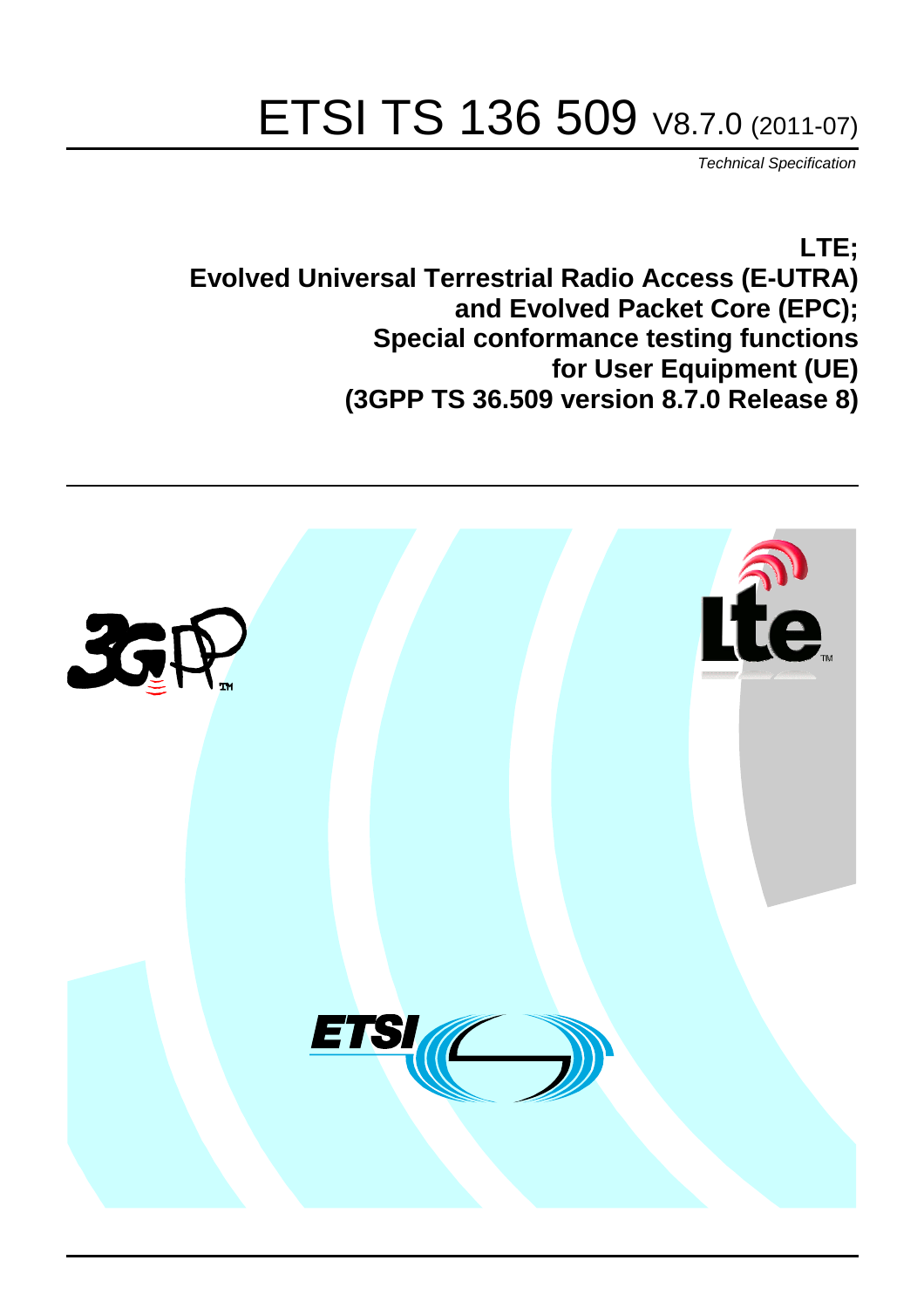Reference RTS/TSGR-0536509v870

Keywords

LTE

#### *ETSI*

#### 650 Route des Lucioles F-06921 Sophia Antipolis Cedex - FRANCE

Tel.: +33 4 92 94 42 00 Fax: +33 4 93 65 47 16

Siret N° 348 623 562 00017 - NAF 742 C Association à but non lucratif enregistrée à la Sous-Préfecture de Grasse (06) N° 7803/88

#### *Important notice*

Individual copies of the present document can be downloaded from: [http://www.etsi.org](http://www.etsi.org/)

The present document may be made available in more than one electronic version or in print. In any case of existing or perceived difference in contents between such versions, the reference version is the Portable Document Format (PDF). In case of dispute, the reference shall be the printing on ETSI printers of the PDF version kept on a specific network drive within ETSI Secretariat.

Users of the present document should be aware that the document may be subject to revision or change of status. Information on the current status of this and other ETSI documents is available at <http://portal.etsi.org/tb/status/status.asp>

If you find errors in the present document, please send your comment to one of the following services: [http://portal.etsi.org/chaircor/ETSI\\_support.asp](http://portal.etsi.org/chaircor/ETSI_support.asp)

#### *Copyright Notification*

No part may be reproduced except as authorized by written permission. The copyright and the foregoing restriction extend to reproduction in all media.

> © European Telecommunications Standards Institute 2011. All rights reserved.

DECT<sup>™</sup>, PLUGTESTS<sup>™</sup>, UMTS<sup>™</sup> and the ETSI logo are Trade Marks of ETSI registered for the benefit of its Members. **3GPP**TM and **LTE**™ are Trade Marks of ETSI registered for the benefit of its Members and of the 3GPP Organizational Partners.

**GSM**® and the GSM logo are Trade Marks registered and owned by the GSM Association.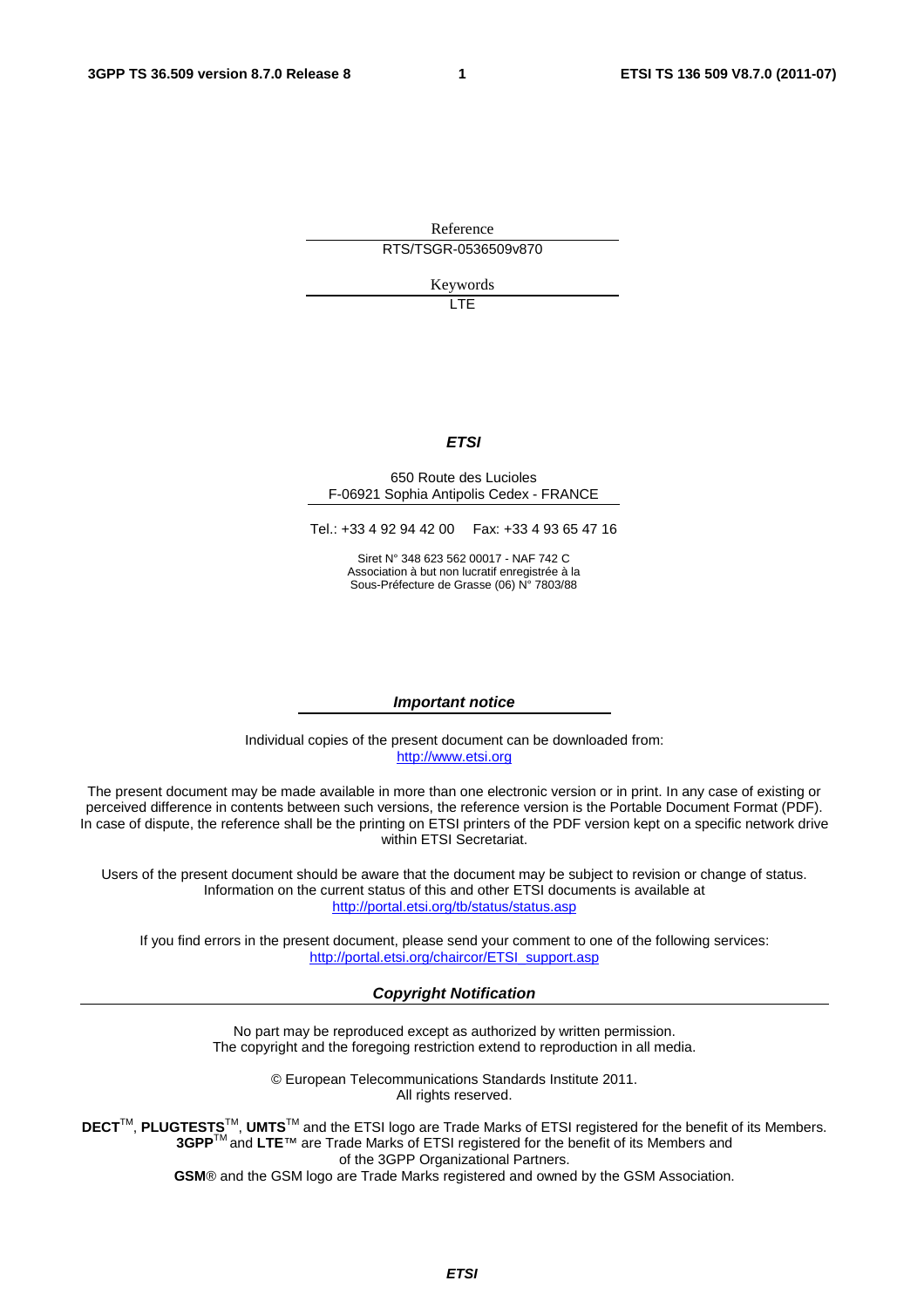# Intellectual Property Rights

IPRs essential or potentially essential to the present document may have been declared to ETSI. The information pertaining to these essential IPRs, if any, is publicly available for **ETSI members and non-members**, and can be found in ETSI SR 000 314: *"Intellectual Property Rights (IPRs); Essential, or potentially Essential, IPRs notified to ETSI in respect of ETSI standards"*, which is available from the ETSI Secretariat. Latest updates are available on the ETSI Web server [\(http://ipr.etsi.org](http://webapp.etsi.org/IPR/home.asp)).

Pursuant to the ETSI IPR Policy, no investigation, including IPR searches, has been carried out by ETSI. No guarantee can be given as to the existence of other IPRs not referenced in ETSI SR 000 314 (or the updates on the ETSI Web server) which are, or may be, or may become, essential to the present document.

### Foreword

This Technical Specification (TS) has been produced by ETSI 3rd Generation Partnership Project (3GPP).

The present document may refer to technical specifications or reports using their 3GPP identities, UMTS identities or GSM identities. These should be interpreted as being references to the corresponding ETSI deliverables.

The cross reference between GSM, UMTS, 3GPP and ETSI identities can be found under <http://webapp.etsi.org/key/queryform.asp>.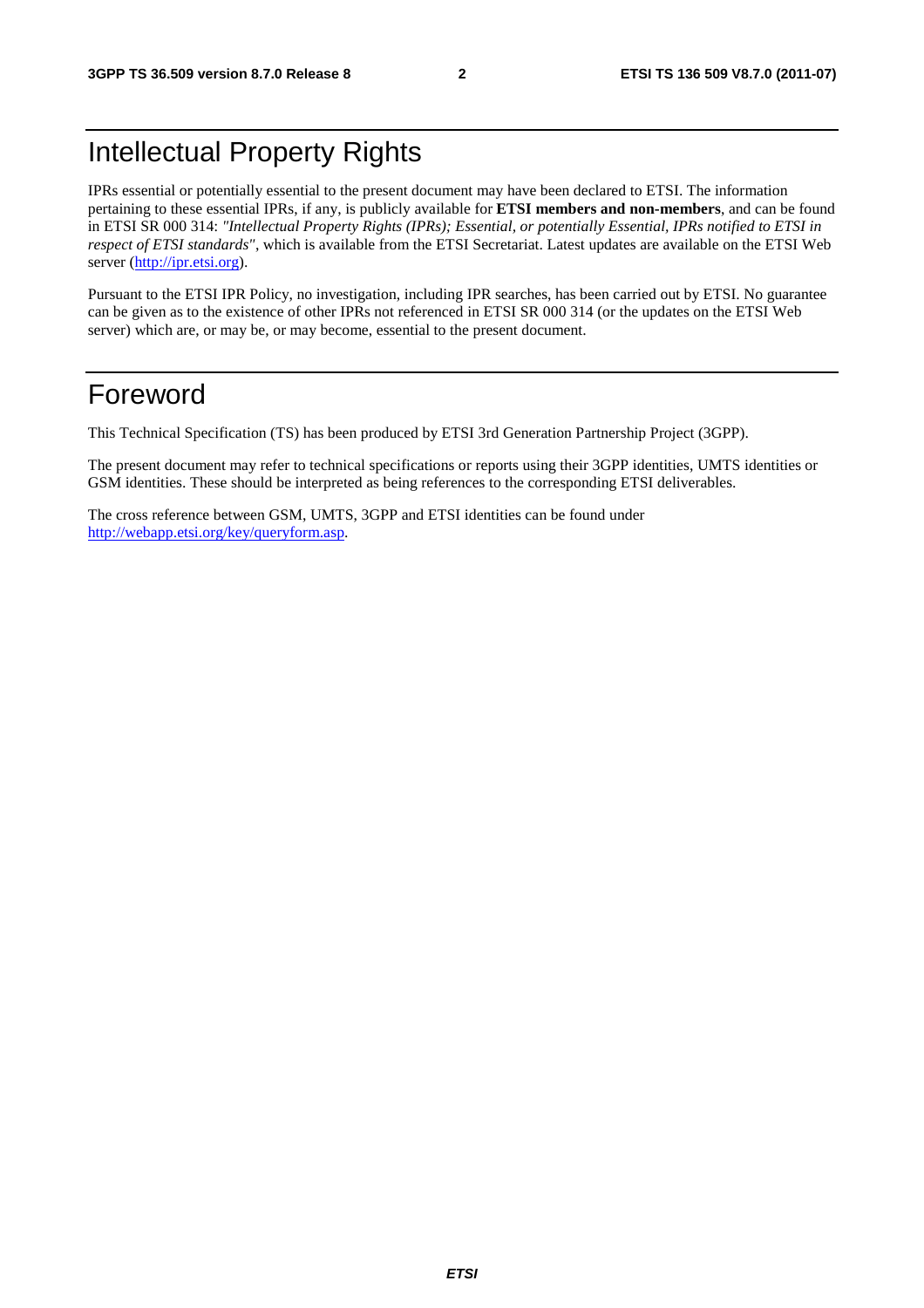#### $\mathbf{3}$

# Contents

| 1                  |                                                                                       |            |
|--------------------|---------------------------------------------------------------------------------------|------------|
| 2                  |                                                                                       |            |
| 3                  |                                                                                       |            |
| 3.1                |                                                                                       |            |
| 3.2                |                                                                                       |            |
| 4                  |                                                                                       |            |
| 4.1                |                                                                                       |            |
| 5                  |                                                                                       |            |
| 5.1<br>5.2         |                                                                                       |            |
| 5.3                |                                                                                       |            |
| 5.3.1              |                                                                                       |            |
| 5.3.2              |                                                                                       |            |
| 5.3.2.1            |                                                                                       |            |
| 5.3.2.2            |                                                                                       |            |
| 5.3.2.3            |                                                                                       |            |
| 5.3.3              |                                                                                       |            |
| 5.3.3.1<br>5.3.3.2 |                                                                                       |            |
| 5.3.3.3            |                                                                                       |            |
| 5.4                |                                                                                       |            |
| 5.4.1              |                                                                                       |            |
| 5.4.2              |                                                                                       |            |
| 5.4.2.1            |                                                                                       |            |
| 5.4.2.1a           | UE test loop mode A PDCP SDU and UE test loop mode B IP PDU buffer size requirement17 |            |
| 5.4.2.2            |                                                                                       |            |
| 5.4.2.3            |                                                                                       |            |
| 5.4.3              |                                                                                       |            |
| 5.4.4              |                                                                                       |            |
| 5.4.4.1<br>5.4.4.2 | Void                                                                                  | $\cdot$ 21 |
| 5.4.4.3            |                                                                                       |            |
| 5.4.4.4            |                                                                                       |            |
| 5.4.4.5            |                                                                                       |            |
| 5.4.4.6            |                                                                                       |            |
| 5.4.4.7            |                                                                                       |            |
| 5.4.4.8            |                                                                                       |            |
| 5.4.4.9            |                                                                                       |            |
| 5.4.4.10           | Establishment of the RRC/RR connection in E-UTRA, UTRA, GSM/GPRS and CDMA2000         |            |
| 5.4.4.11           | Release of RRC/RR connection in E-UTRA, UTRA, GSM/GPRS and CDMA2000 mode after        |            |
|                    |                                                                                       |            |
| 5.4.5              |                                                                                       |            |
| 5.4.5.1            |                                                                                       |            |
| 5.4.5.2            |                                                                                       |            |
| 5.4.5.3            |                                                                                       |            |
| 6                  |                                                                                       |            |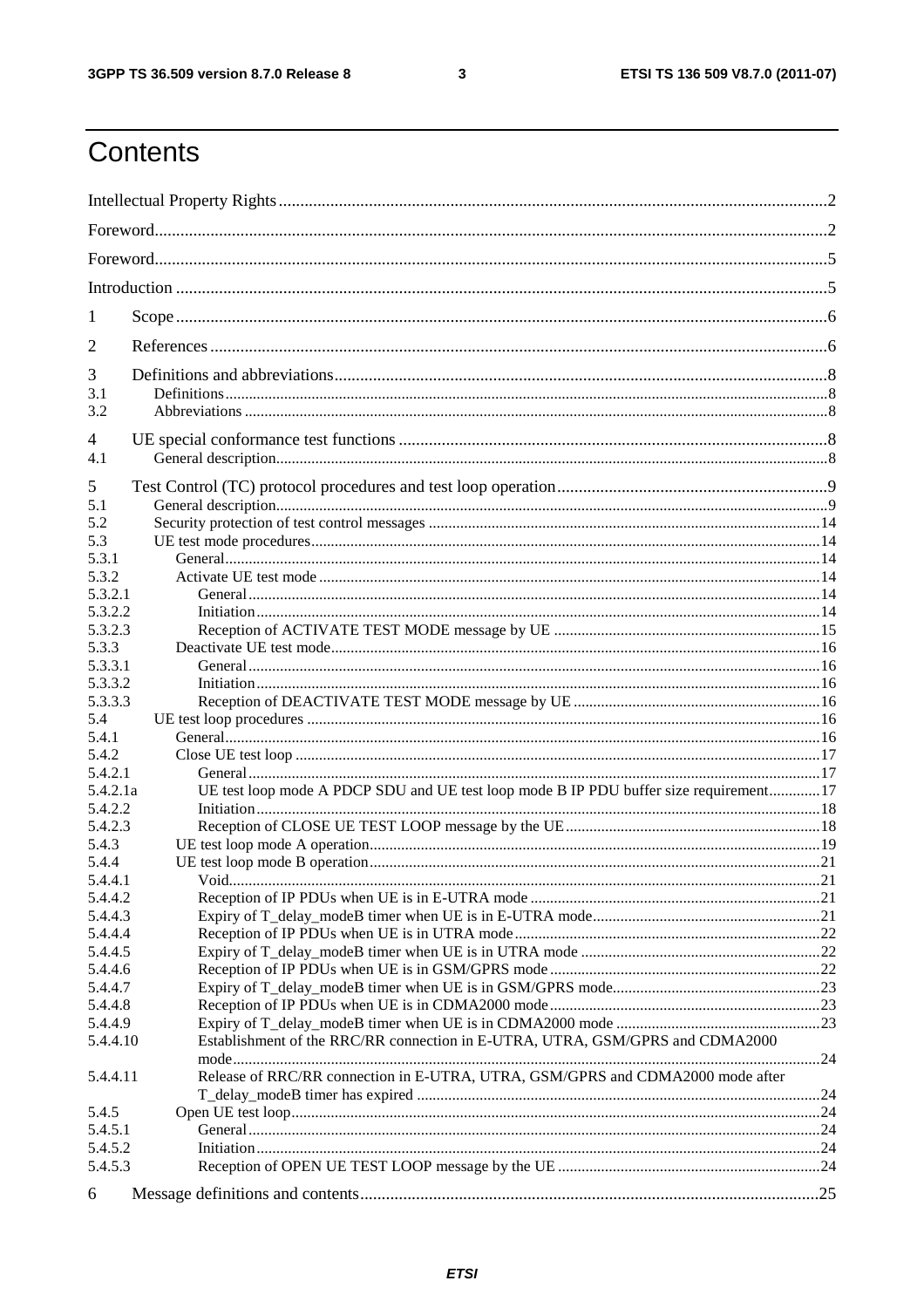| 6.1             |                               |  |
|-----------------|-------------------------------|--|
| 6.2             |                               |  |
| 6.3             |                               |  |
| 6.4             |                               |  |
| 6.5             |                               |  |
| 6.6             |                               |  |
| 6.7             |                               |  |
| 6.8             |                               |  |
| 6.9             |                               |  |
| $7\overline{ }$ |                               |  |
| 7.1             |                               |  |
| 7.2             |                               |  |
| 7.3             |                               |  |
| 7.4             |                               |  |
| 8               |                               |  |
|                 | <b>Annex A (informative):</b> |  |
|                 | <b>Annex B</b> (informative): |  |
|                 |                               |  |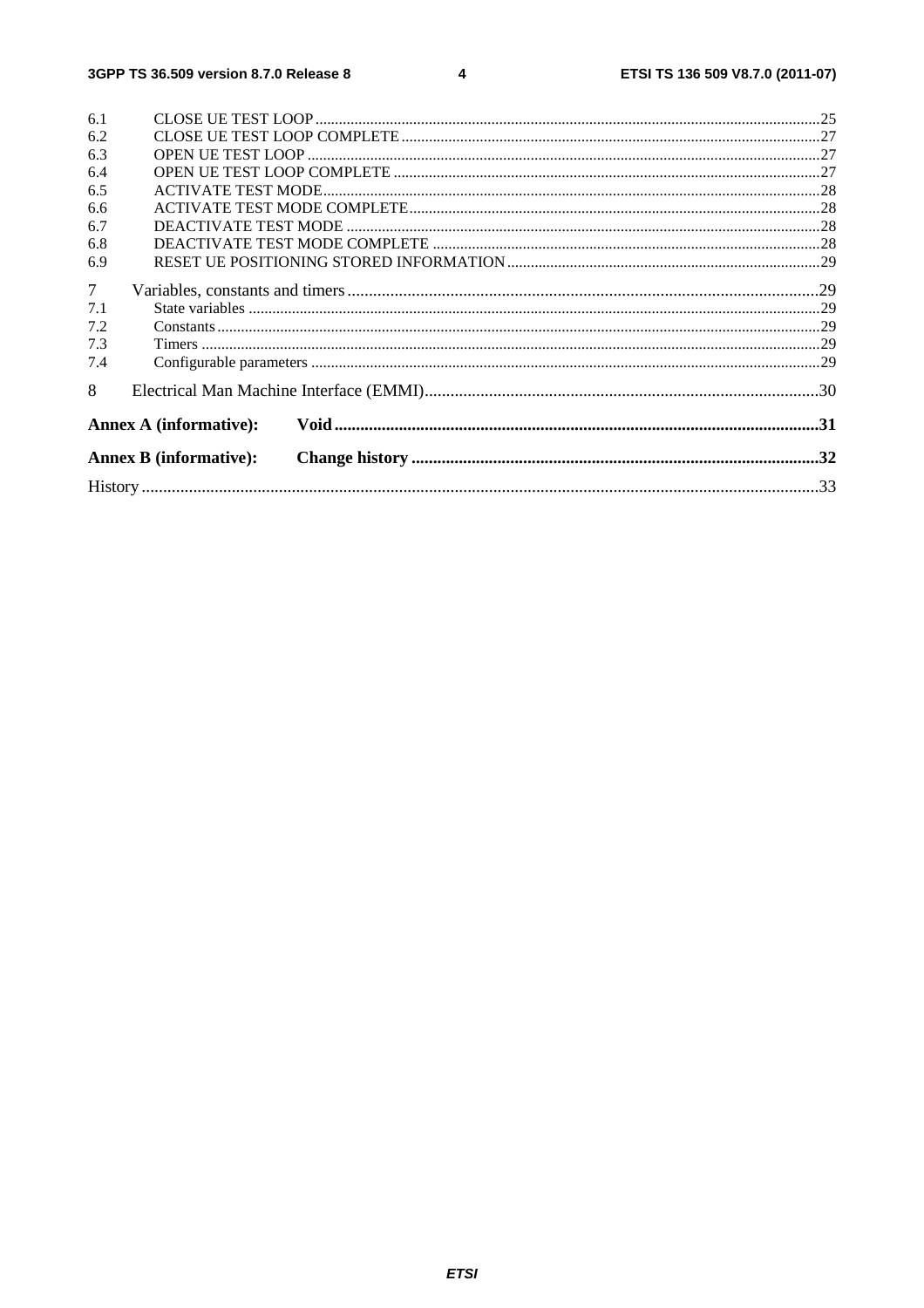### Foreword

This Technical Specification (TS) has been produced by ETSI 3rd Generation Partnership Project (3GPP).

The present document may refer to technical specifications or reports using their 3GPP identities, UMTS identities or GSM identities. These should be interpreted as being references to the corresponding ETSI deliverables.

The cross reference between GSM, UMTS, 3GPP and ETSI identities can be found under <http://webapp.etsi.org/key/queryform.asp>.

The contents of the present document are subject to continuing work within the TSG and may change following formal TSG approval. Should the TSG modify the contents of the present document, it will be re-released by the TSG with an identifying change of release date and an increase in version number as follows:

Version x.y.z

where:

- x the first digit:
	- 1 presented to TSG for information;
	- 2 presented to TSG for approval;
	- 3 or greater indicates TSG approved document under change control.
- y the second digit is incremented for all changes of substance, i.e. technical enhancements, corrections, updates, etc.
- the third digit is incremented when editorial only changes have been incorporated in the document.

# Introduction

User Equipment (UE) Test Loop functionality is a mandatory feature to support E-UTRA / EPC conformance testing. It forms part of the core requirements and thus has a direct impact on the design of the UE.

The test methods applied in RF Conformance Test Specification TS 36.521-1 [27] and the test models used in Protocol Conformance Test Specifications TS 36.523-1 [30] and TS 36.523-3 [32] define the corresponding UE Test Loop functionality. The present specification describes the location of the data loop in the protocol stack as well as the procedure and specific messages to activate/deactivate the Test Loop functionality in the UE.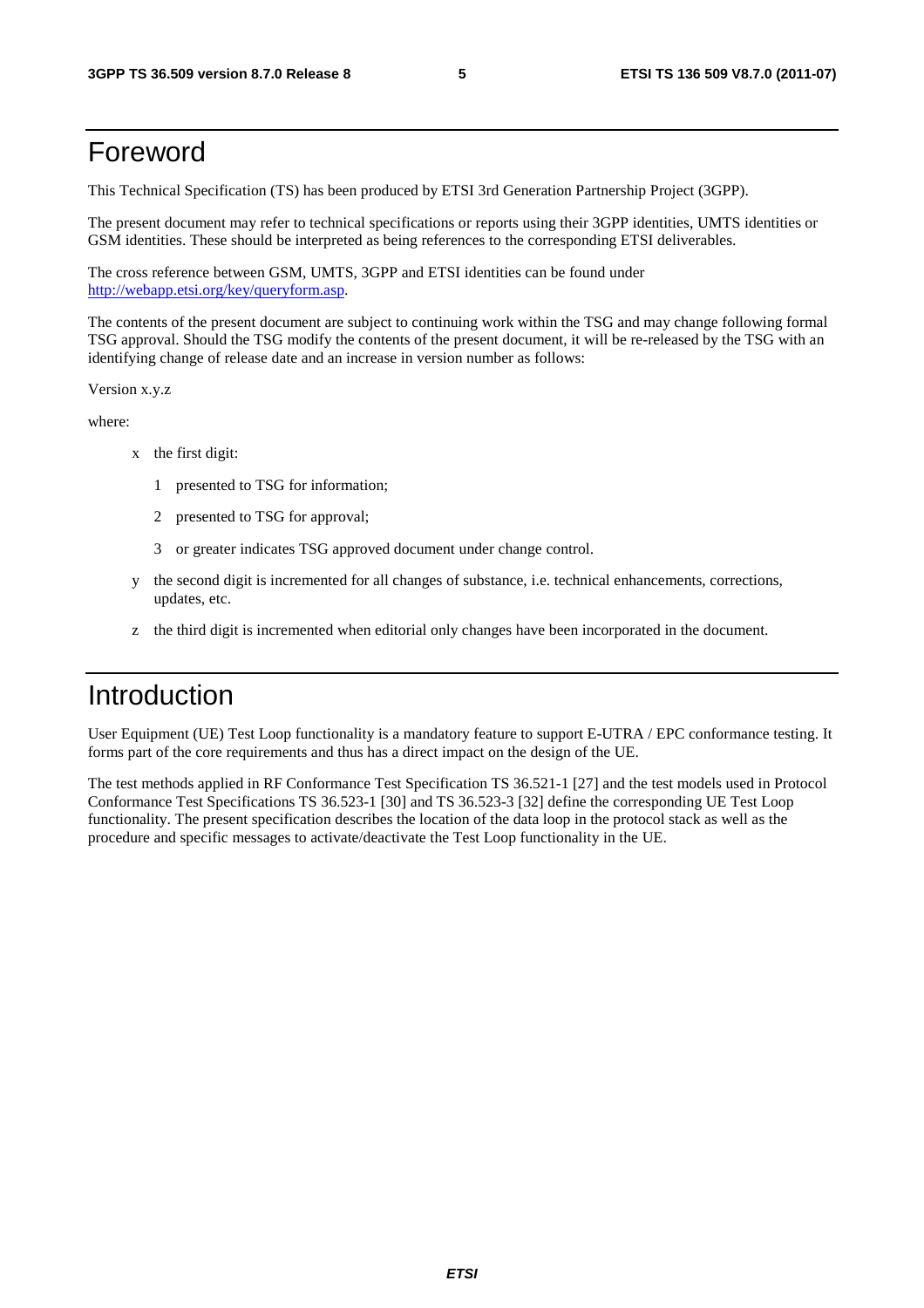### 1 Scope

The present document defines for User Equipment (UE) in E-UTRA FDD or TDD mode those special functions and their activation/deactivation methods that are required in UE for conformance testing purposes.

This document also describes the operation of these special functions for UEs supporting E-UTRA FDD or TDD mode, when operating in UTRA FDD and TDD mode, in GSM/GPRS mode, and in CDMA2000 mode.

### 2 References

The following documents contain provisions which, through reference in this text, constitute provisions of the present document.

- References are either specific (identified by date of publication, edition number, version number, etc.) or non-specific.
- For a specific reference, subsequent revisions do not apply.
- For a non-specific reference, the latest version applies. In the case of a reference to a 3GPP document (including a GSM document), a non-specific reference implicitly refers to the latest version of that document in the same Release as the present document.
- [1] 3GPP TR 21.905: "Vocabulary for 3GPP Specifications".
- [2] 3GPP TS 23.003: "Numbering, Addressing and Identification".
- [3] 3GPP TS 23.122: "Non-Access-Stratum functions related to Mobile Station (MS) in idle mode".
- [4] 3GPP TS 23.401: "3GPP System Architecture Evolution; GPRS enhancements for E-UTRAN access".
- [5] 3GPP TS 24.007: "Mobile radio interface signalling layer 3; General aspects".
- [6] 3GPP TS 24.008: "Mobile Radio Interface Layer 3 specification; Core Network Protocols; Stage 3".
- [7] 3GPP TR 24.801: "3GPP System Architecture Evolution; CT WG1 Aspects".
- [8] 3GPP TS 27.007: "AT command set for User Equipment (UE)".
- [9] 3GPP TS 31.101: "UICC-Terminal Interface; Physical and Logical Characteristics".
- [10] 3GPP TS 34.108: "Common Test Environments for User Equipment (UE) Conformance Testing".
- [11] 3GPP TS 34.109: "Terminal logical test interface; Special conformance testing functions".
- [12] 3GPP TS 34.123-1: "User Equipment (UE) conformance specification; Part 1: Protocol conformance specification".
- [13] 3GPP TS 34.123-2: "User Equipment (UE) conformance specification; Part 2: Implementation Conformance Statement (ICS) proforma specification".
- [14] 3GPP TS 34.123-3: "User Equipment (UE) conformance specification; Part 3: Abstract Test Suites (ATS)".
- [15] 3GPP TS 36.133: "Requirements for support of Radio Resource Management".
- [16] 3GPP TS 36.211: "Physical Channels and Modulation".
- [17] 3GPP TS 36.212: "Multiplexing and Channel Coding".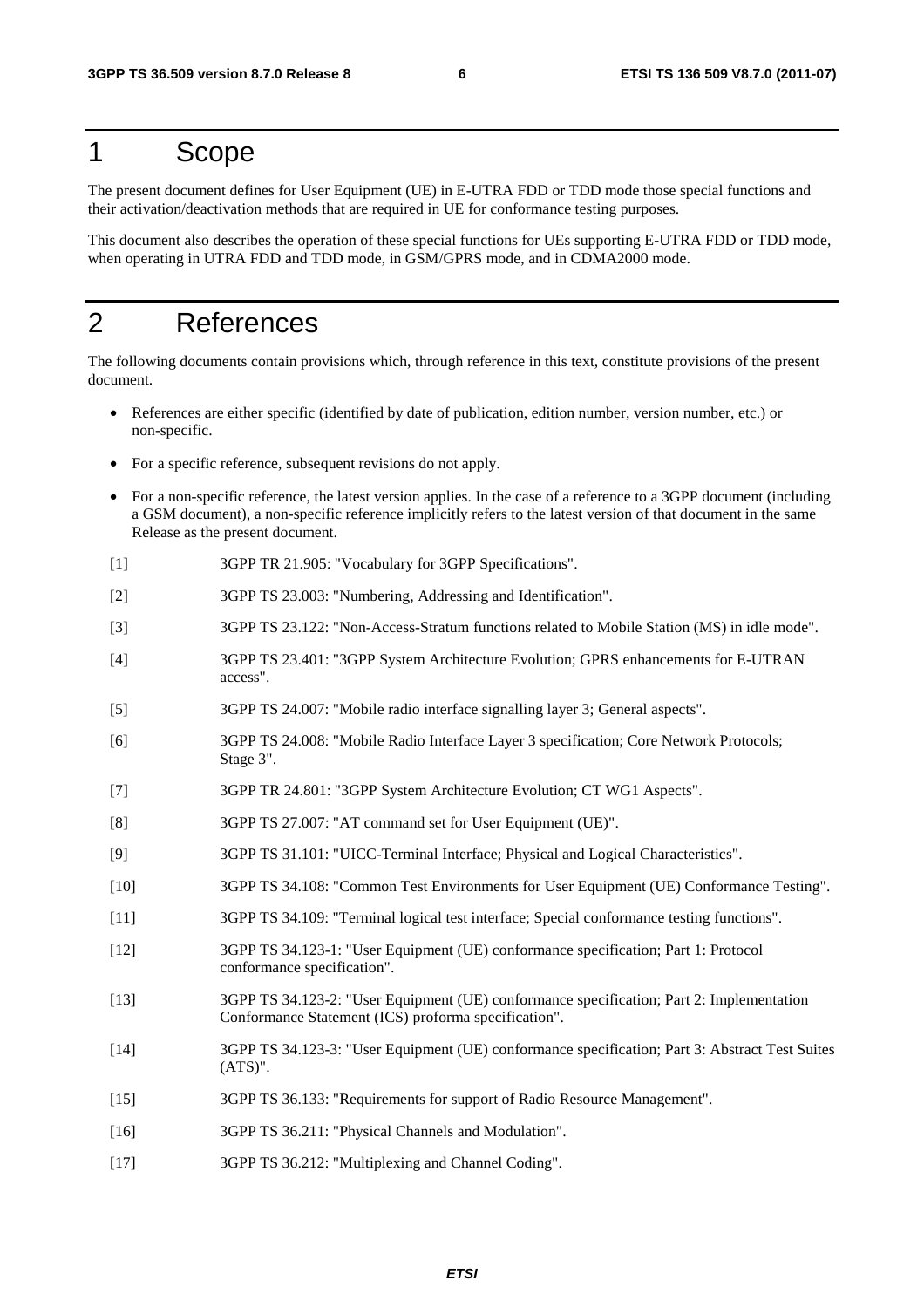[18] 3GPP TS 36.300: "Evolved Universal Terrestrial Radio Access (E-UTRA) and Evolved Universal Terrestrial Radio Access Network (E-UTRAN); Overall description; Stage 2". [19] 3GPP TS 36.302: "Services provided by the physical layer for E-UTRA". [20] 3GPP TS 36.304: "Evolved Universal Terrestrial Radio Access (EUTRA) User Equipment (UE) Procedures in idle mode ". [21] 3GPP TS 36.306: "Evolved Universal Terrestrial Radio Access (EUTRA) User Equipment (UE) Radio Access capabilities ". [22] 3GPP TS 36.321: "Evolved Universal Terrestrial Radio Access (EUTRA) Medium Access Control (MAC) protocol specification". [23] 3GPP TS 36.322: "Evolved Universal Terrestrial Radio Access (EUTRA) Radio Link Control (RLC) protocol specification". [24] 3GPP TS 36.323: "Evolved Universal Terrestrial Radio Access (EUTRA) Packet Data Convergence Protocol (PDCP) specification". [25] 3GPP TS 36.331: "Evolved Universal Terrestrial Radio Access (EUTRA) Radio Resource Control (RRC) Protocol Specification". [26] 3GPP TS 36.508: "Evolved Universal Terrestrial Radio Access (E-UTRA) and Evolved Packet Core (EPC); Common test environments for User Equipment (UE); Conformance Testing". [27] 3GPP TS 36.521-1: " Evolved Universal Terrestrial Radio Access (E-UTRA); User Equipment (UE) conformance specification Radio transmission and reception; Part 1: Conformance Testing". [28] 3GPP TS 36.521-2: "Evolved Universal Terrestrial Radio Access (E-UTRA); User Equipment (UE) conformance specification Radio transmission and reception; Part 2: Implementation Conformance Statement (ICS)". [29] 3GPP TS 36.521-3: "Evolved Universal Terrestrial Radio Access (E-UTRA); User Equipment (UE) conformance specification Radio transmission and reception; Part 3: Radio Resource Management Conformance Testing". [30] 3GPP TS 36.523-1: " Evolved Universal Terrestrial Radio Access (E-UTRA) and Evolved Packet Core (EPC); User Equipment (UE) conformance specification; Part 1: Protocol conformance specification". [31] 3GPP TS 36.523-2: "Evolved Universal Terrestrial Radio Access (E-UTRA) and Evolved Packet Core (EPC); User Equipment (UE) conformance specification; Part 2: Implementation Conformance Statement (ICS) proforma specification". [32] 3GPP TS 36.523-3: " Evolved Universal Terrestrial Radio Access (E-UTRA) and Evolved Packet Core (EPC)); User Equipment (UE) conformance specification; Part 3: Abstract Test Suites (ATS)". [33] 3GPP TS 44.014: "Individual equipment type requirements and interworking; Special conformance testing functions". [34] 3GPP TS 51.010-1: "Mobile Station (MS) conformance specification; Part 1: Conformance specification ". [35] ISO/IEC 9646 (all parts): "Information technology - Open Systems Interconnection - Conformance testing methodology and framework". [36] 3GPP TS 24.301: "Non-Access-Stratum (NAS) protocol for Evolved Packet System (EPS); Stage 3".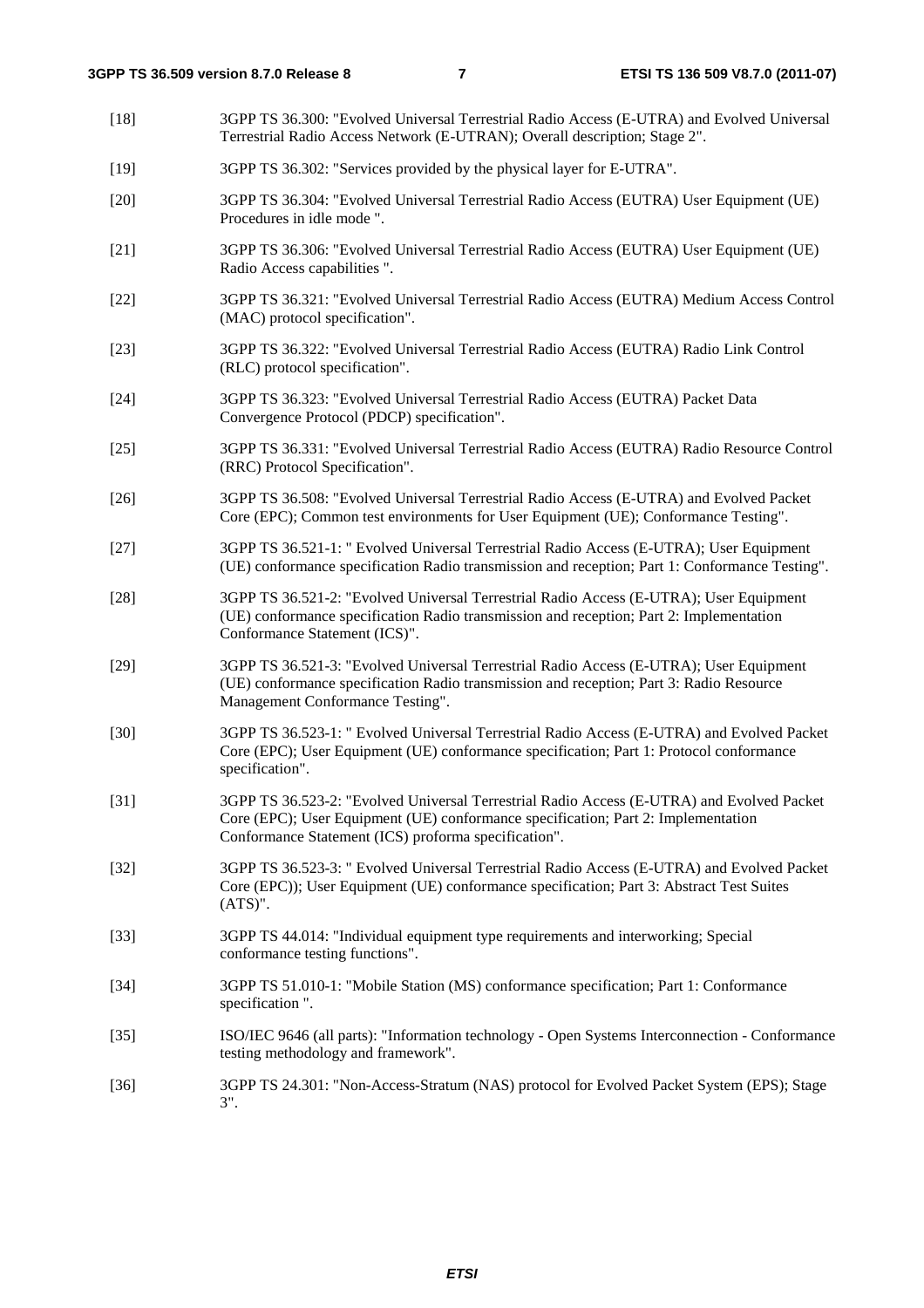# 3 Definitions and abbreviations

### 3.1 Definitions

For the purposes of the present document, the terms and definitions given in TR 21.905 [1] apply, unless specified below:

Bi-directional Data Radio Bearer: Data radio bearer identified by a data radio bearer identifier capable to deliver data in both downlink and uplink

Logical Test Interface: interface which provides the logical service to interwork and to communicate between UE and System Simulator during the test of a UE

SS (System Simulator): test system (or equipment) that drives the test process with UE, like eNB (evolved Node B) simulator

TC (Test Control): UE protocol entity used by the SS to control the UE specific testing functions

UE (User Equipment): user equipment as defined in [1] that is under test

User: test user, who handles the test and measurement process via the logical test interface

### 3.2 Abbreviations

For the purposes of the present document, the abbreviations specified in TR 21.905 [1] apply, with any additional abbreviations specified below:

| <b>DRB</b>        | Data Radio Bearer                   |
|-------------------|-------------------------------------|
| <b>EMM</b>        | <b>EPS Mobility Management</b>      |
| <b>ENB</b>        | Evolved Node B                      |
| <b>EPS</b> Bearer | <b>Evolved Packet System Bearer</b> |
| <b>ESM</b>        | <b>EPS Session Management</b>       |
| LB.               | Loop Back                           |
| <b>MAC</b>        | Media Access Control                |
| <b>MTC</b>        | Main Test Component                 |
| <b>RAB</b>        | Radio Access Bearer                 |
| <b>RMC</b>        | Reference Measurement Channel       |
| <b>ROHC</b>       | <b>Robust Header Compression</b>    |
| <b>SDF</b>        | Service Data Flow                   |
| SS                | <b>System Simulator</b>             |
| ТC                | <b>Test Control</b>                 |
|                   |                                     |

# 4 UE special conformance test functions

### 4.1 General description

The SS performs activation and deactivation of the conformance test functions in the UE by sending Security Protected NAS Layer 3 messages. Apart from sending the appropriate deactivation command to the UE the functions shall be deactivated by:

switching off the UE; or

by removing the USIM.

The following special UE conformance testing functions can be activated (and deactivated):

- UE test loop function;
- Electrical Man Machine Interface (EMMI).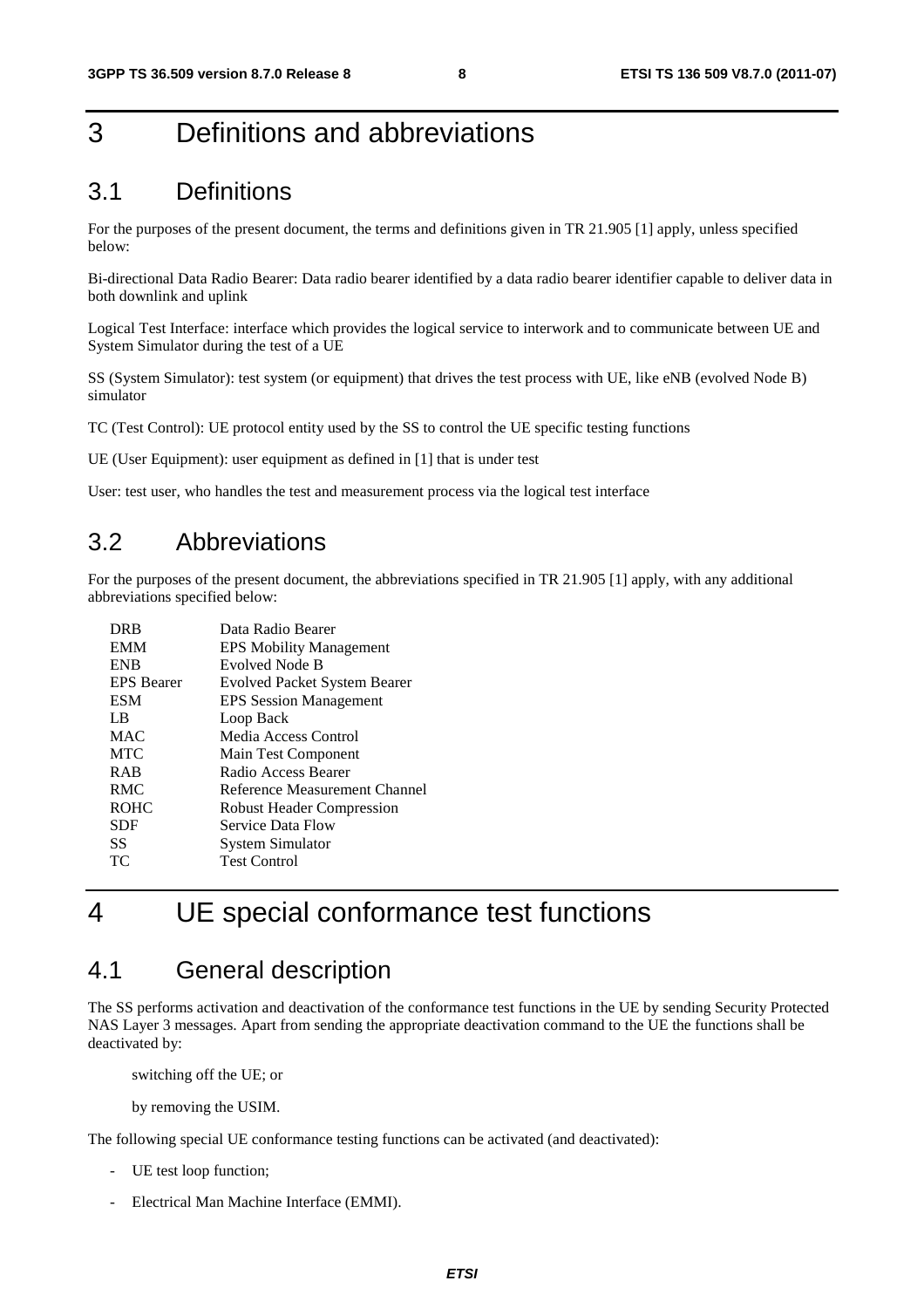The following Test Control (TC) procedures are used to control the UE test loop function:

- Close UE test loop;
- Open UE test loop.

No specific TC procedures are associated with EMMI.

# 5 Test Control (TC) protocol procedures and test loop operation

### 5.1 General description

The UE test loop function provides access to isolated functions of the UE via the radio interface without introducing new physical interfaces just for the reason of conformance testing.

NOTE: It should be emphasised that the UE test loop function only describes the functional behaviour of the UE with respect to its external interfaces; physical implementation of the UE test loop function is completely left open to the manufacturer.

The UE test loop function is activated by transmitting the appropriate TC message to the UE, see clause 6.

The UE test loop function can be operated in two different loopback modes:

- UE test loop mode A; and
- UE test loop mode B.

UE test loop mode A provides loopback of PDCP SDUs for bi-directional data radio bearers while UE is operating in E-UTRA mode. The downlink PDCP SDUs received by the UE on each bi-directional data radio bearer are returned on the same radio bearer regardless of the PDCP SDU contents and of the TFT of the associated EPS bearer context [36].

UE test loop mode B provides loopback of PDCP SDUs (E-UTRA and UTRA), SNDCP PDUs (GSM/GPRS) and RLP PDUs (CDMA2000) for bi-directional EPS bearers while UE is operated in E-UTRA, UTRA, GSM/GPRS or CDMA2000 modes. UE test loop mode B can not be used when more than one PDN connection is established or more than one primary PDP context is active. When operating in E-UTRA, the downlink PDCP SDUs received by the UE on all bi-directional data radio bearers are returned by the UE on the data radio bearer associated with an EPS bearer context with a TFT matching the TCP/UDP/IP protocol information within the PDCP SDU [36]. When operating in UTRA, GSM/GPRS or CDMA2000 modes, the downlink PDCP SDUs received by the UE on all bi-directional data radio bearers are returned by the UE on the data radio bearer with the smallest identity, regardless of the PDCP SDU contents and of the TFT of the associated EPS bearer context.

UE test loop mode A is mandatory to all E-UTRA UEs.

UE test loop mode B for operation in E-UTRA mode is mandatory to all E-UTRA UEs.

UE test loop mode B for operation in UTRA mode is mandatory to all E-UTRA UEs supporting UTRA radio access.

UE test loop mode B for operation in GSM/GPRS mode is mandatory to all E-UTRA UEs supporting GSM/GPRS radio access.

UE test loop mode B for operation in CDMA2000 mode is mandatory to all E-UTRA UEs supporting CDMA2000 radio access.

For E-UTRA UE supporting multiple radio access technologies then UE reception of Test Control messages is limited to UE operating in E-UTRA mode, while continuation of loopback of user data is provided over the change to other UE supported radio access technologies.

UE test loop mode B for operation in UTRA, GSM/GPRS and CDMA2000 mode is only applicable for loopback of user data in PS domain.

The TC entity may be seen as a L3 or a NAS entity.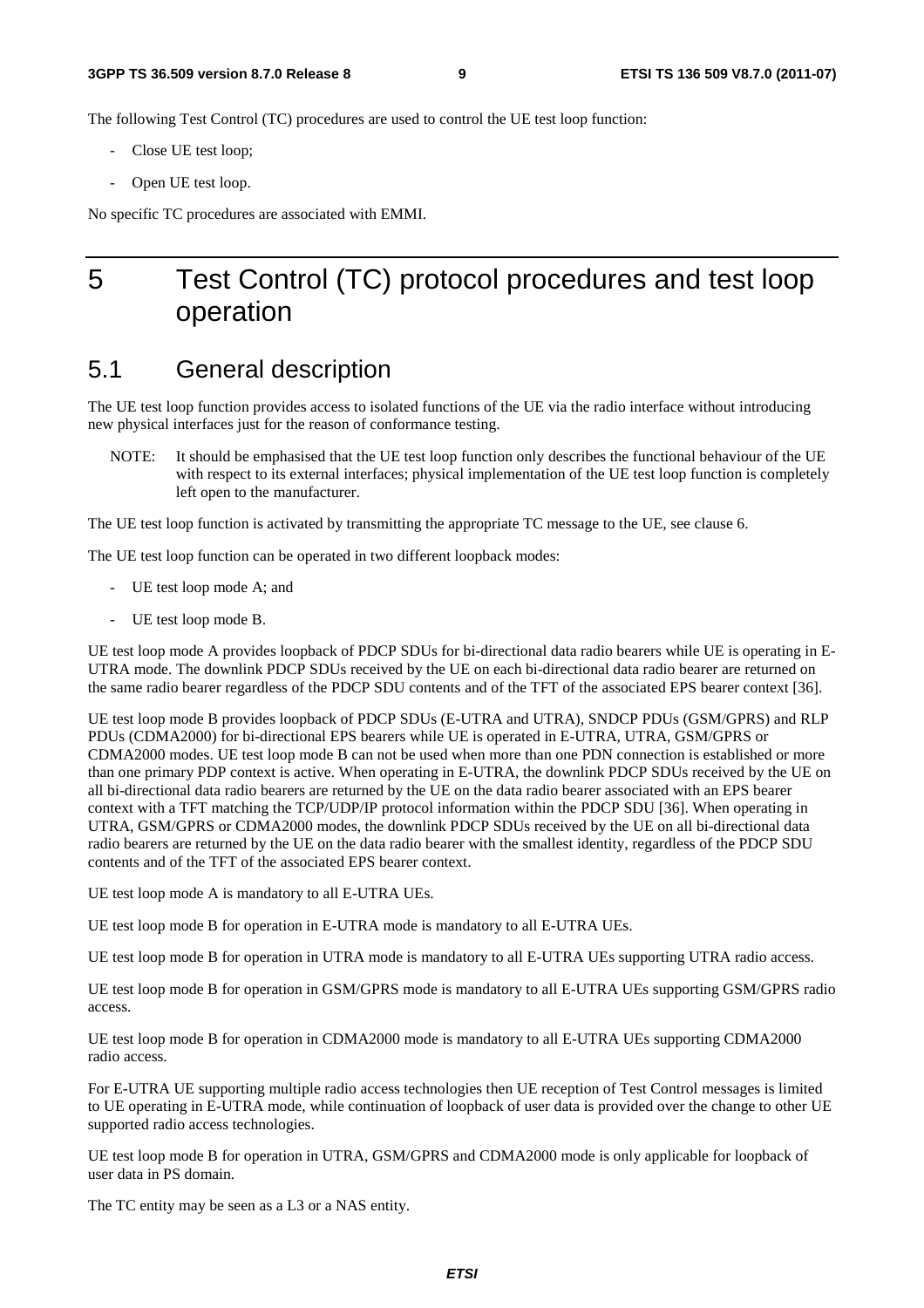Figure 5.1-1 shows a functional block diagram of UE test loop function for TC entity and UE test loop mode A. The loopback of PDCP SDUs for UE test loop mode A is specified in sub clause 5.3.3.

Figure 5.1-2 shows a functional block diagram of UE test loop function for TC entity and UE test loop mode B. The loopback of IP PDUs/PDCP SDUs for UE test loop mode B and UE in E-UTRA mode is specified in subclauses 5.3.4.2 and 5.3.4.3.

Figure 5.1-3 shows a functional block diagram of UE test loop function for UE test loop mode B and UE operating in UTRA mode. The loopback of IP PDUs/PDCP SDUs for UE test loop mode B and UE in UTRA mode is specified in subclauses 5.3.4.4 and 5.3.4.5.

Figure 5.1-4 shows a functional block diagram of UE test loop function for UE test loop mode B for UE operating in GSM/GPRS mode. The loopback of IP PDUs/SNDCP SDUs for UE test loop mode B and UE in GSM/GPRS mode is specified in subclauses 5.3.4.6 and 5.3.4.7.

Figure 5.1-5 shows a functional block diagram of UE test loop function for UE test loop mode B for UE operating in CDMA2000 mode. The loopback of IP PDUs/RLP SDUs for UE test loop mode B and UE in CDMA2000 mode is specified in subclauses 5.3.4.8 and 5.3.4.9.



NOTE: ROHC functionality in PDCP Layer 2 is optional for UE implementations.

**Figure 5.1-1: Model for Test Control and UE Test Loop Mode A on UE side for E-UTRA**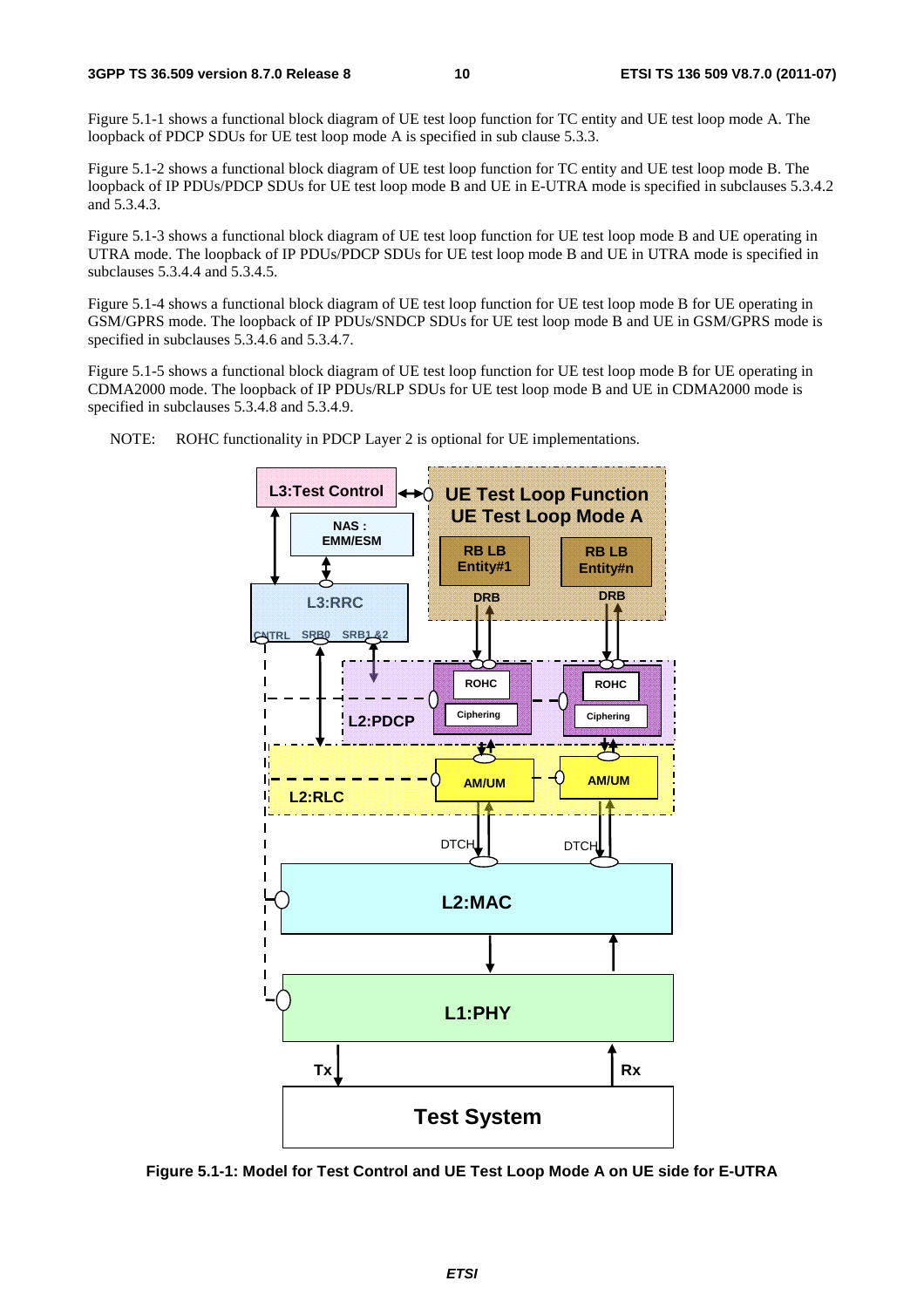

**Figure 5.1-2: Model for Test Control and UE Test Loop Mode B on UE side for E-UTRA**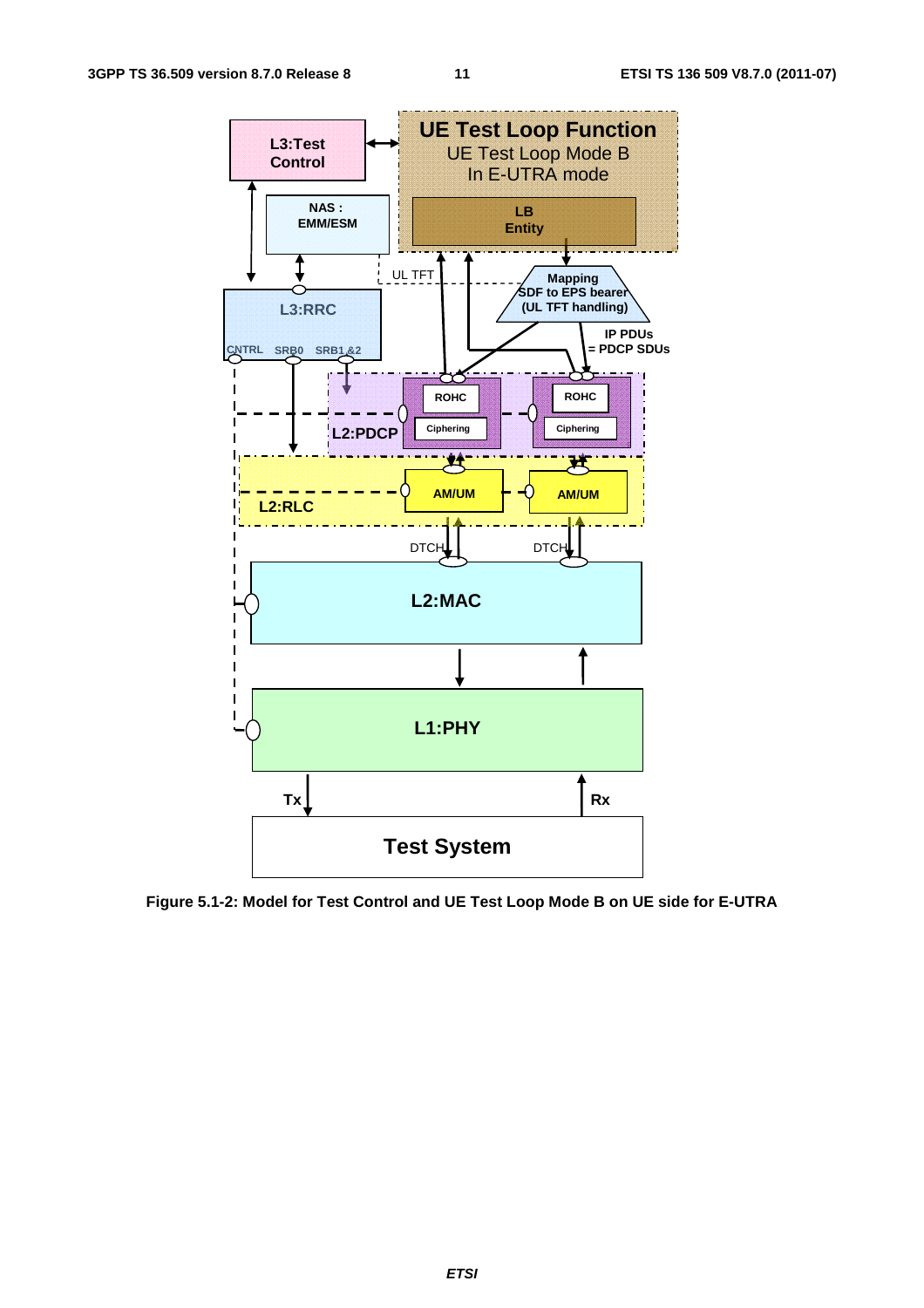![](_page_12_Figure_3.jpeg)

**Figure 5.1-3: Model for UE Test Loop Mode B on UE side for UTRA**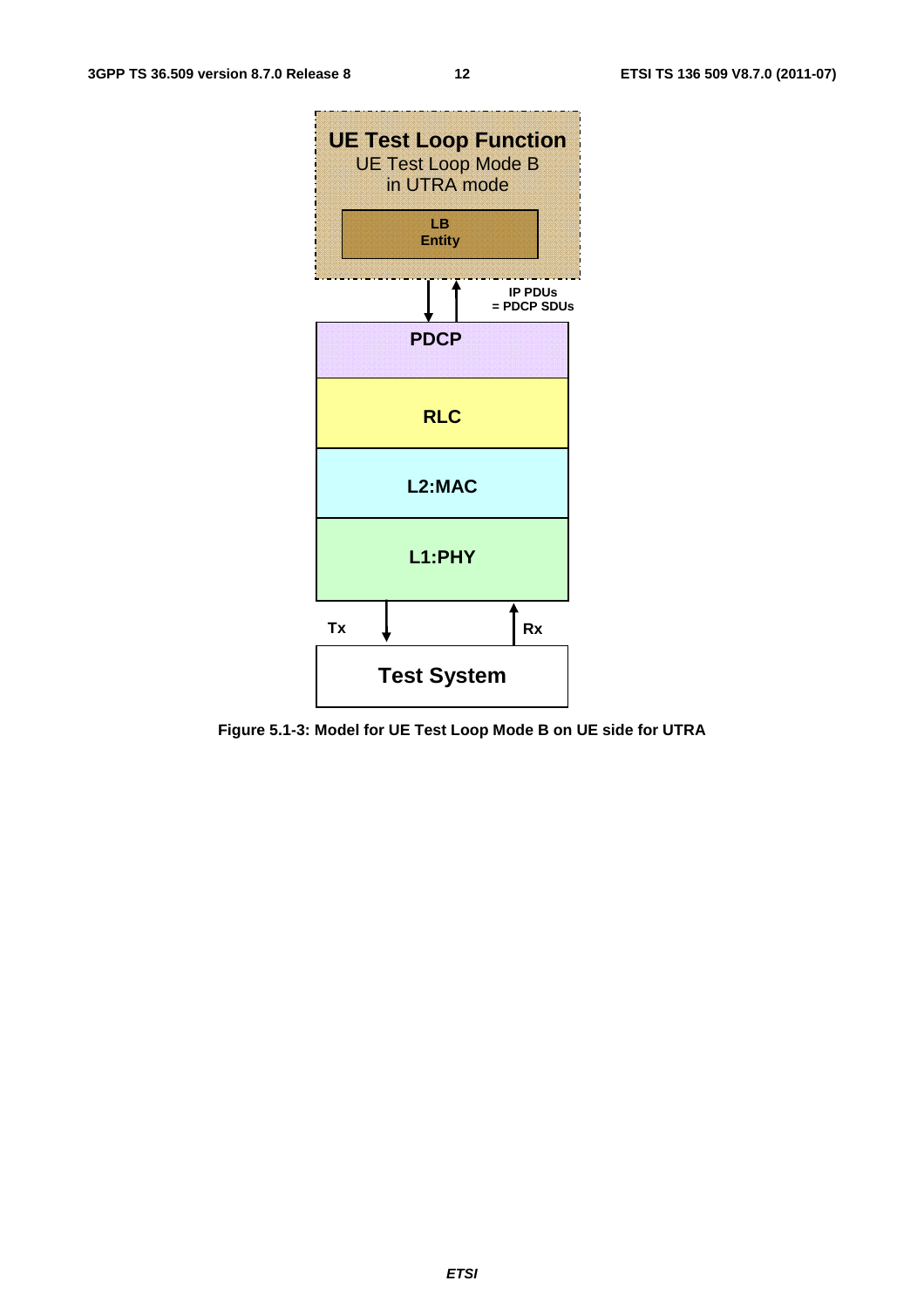![](_page_13_Figure_3.jpeg)

**Figure 5.1-4: Model for UE Test Loop Mode B on UE side for GSM/GPRS** 

![](_page_13_Figure_5.jpeg)

**Figure 5.1-5: Model for UE Test Loop Mode B on UE side for CDMA2000**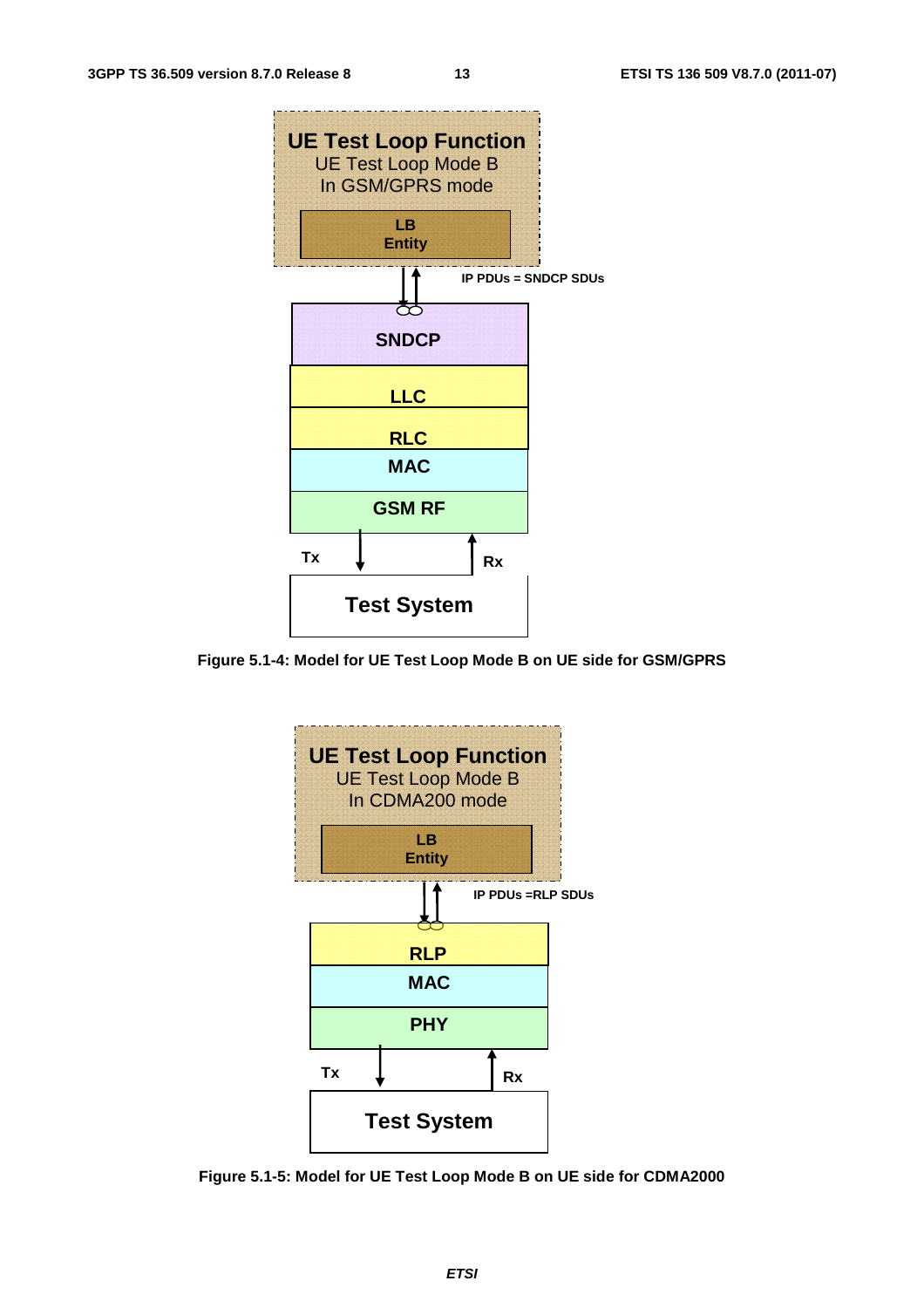### 5.2 Security protection of test control messages

The test control messages, i.e. ACTIVATE TEST MODE, DEACTIVATE TEST MODE, CLOSE UE TEST LOOP, and OPEN UE TEST LOOP, are integrity protected and ciphered according to TS 24.301 clause 4.4.

### 5.3 UE test mode procedures

#### 5.3.1 General

The UE test mode procedures are intended for setting the UE into a test mode where the SS can set up data radio bearers (UE test loop mode A) or EPS bearers (UE test loop mode B) to be terminated in the UE test loop function; as well as, for making UE leave the test mode if it has previously been set into it and return to normal operation.

#### 5.3.2 Activate UE test mode

![](_page_14_Figure_9.jpeg)

**Figure 5.3.2-1: Activate UE test mode procedure** 

#### 5.3.2.1 General

The SS uses the activate UE test mode procedure to get the UE into a test mode where the SS can set up one or more sets of data radio bearers with an associated EPS bearer context (UE test loop mode A) or EPS bearers (UE test loop mode B) before commanding the UE to terminate them in the UE test loop function. The activation of the UE test loop function in UE test loop mode A or UE test loop mode B will control if the UE is terminating the data radio bearers or the EPS bearers in the UE test loop function.

#### 5.3.2.2 Initiation

The SS can activate the UE test mode when UE is in E-UTRA connected state.

NOTE: Refer to TS 36.508 [28] subclause 4.5.1 for more details on UE states.

The SS requests the UE to activate the UE test mode by transmitting an ACTIVATE TEST MODE message.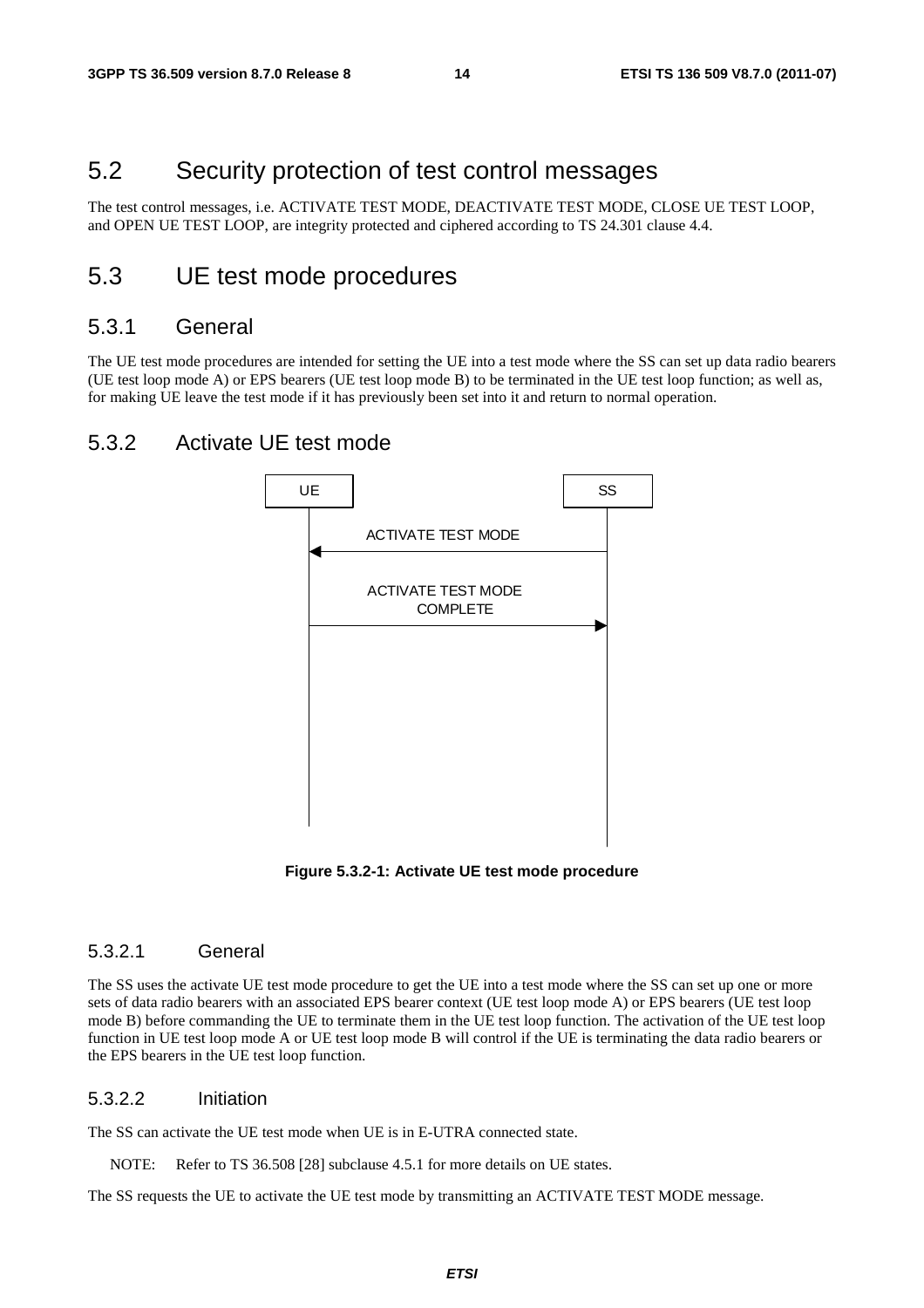#### 5.3.2.3 Reception of ACTIVATE TEST MODE message by UE

Upon receiving the ACTIVATE TEST MODE message the UE shall:

1> if a default EPS bearer context is already activated:

2> the UE behaviour is unspecified.

- $1$  else:
	- 2> activate the UE test mode;
	- 2> send ACTIVATE TEST MODE COMPLETE message.

When the UE test mode is active:

- 1> the UE shall accept any request to establish a data radio bearer with an associated EPS bearer context, both included in the same RRC message, and within the radio access capabilities of the UE;
- 1> if neither test loop mode A operation nor test loop mode B operation is ongoing:
	- 2> if the UE is operating in E-UTRAN mode:
		- 3> if the UE hasn't received the ACTIVATE DEFAULT EPS BEARER CONTEXT REQUEST message in response to the PDN CONNECTIVITY REQUEST message included in an ATTACH REQUEST message; or
		- 3> if the UE has received the response message with the PDN type IE set to 'IPv4' and an IPv4 address value different from '0.0.0.0':

4> the UE may not transmit any uplink PDCP SDU on any DRB:

4> the UE may discard any received downlink PDCP SDU on any DRB is.

- NOTE: If the UE has requested the use of DHCPv4 signalling for allocation of an IPv4 address, the UE may either accept the IPv4 address provided via NAS signalling and may not transmit any uplink PDCP SDU on any DRB and may discard downlink PDCP SDUs on any DRB, or the UE may transmit and receive DHCPv4 messages to obtain an IPv4 address, according to the procedure described in TS 36.508 clause 4.5.2A.
	- 3> if the UE has received the response message with the PDN type IE set to a value different from 'IPv4' or with the IPv4 address equal to '0.0.0.0';

4> the UE may transmit uplink PDCP SDUs on any DRB.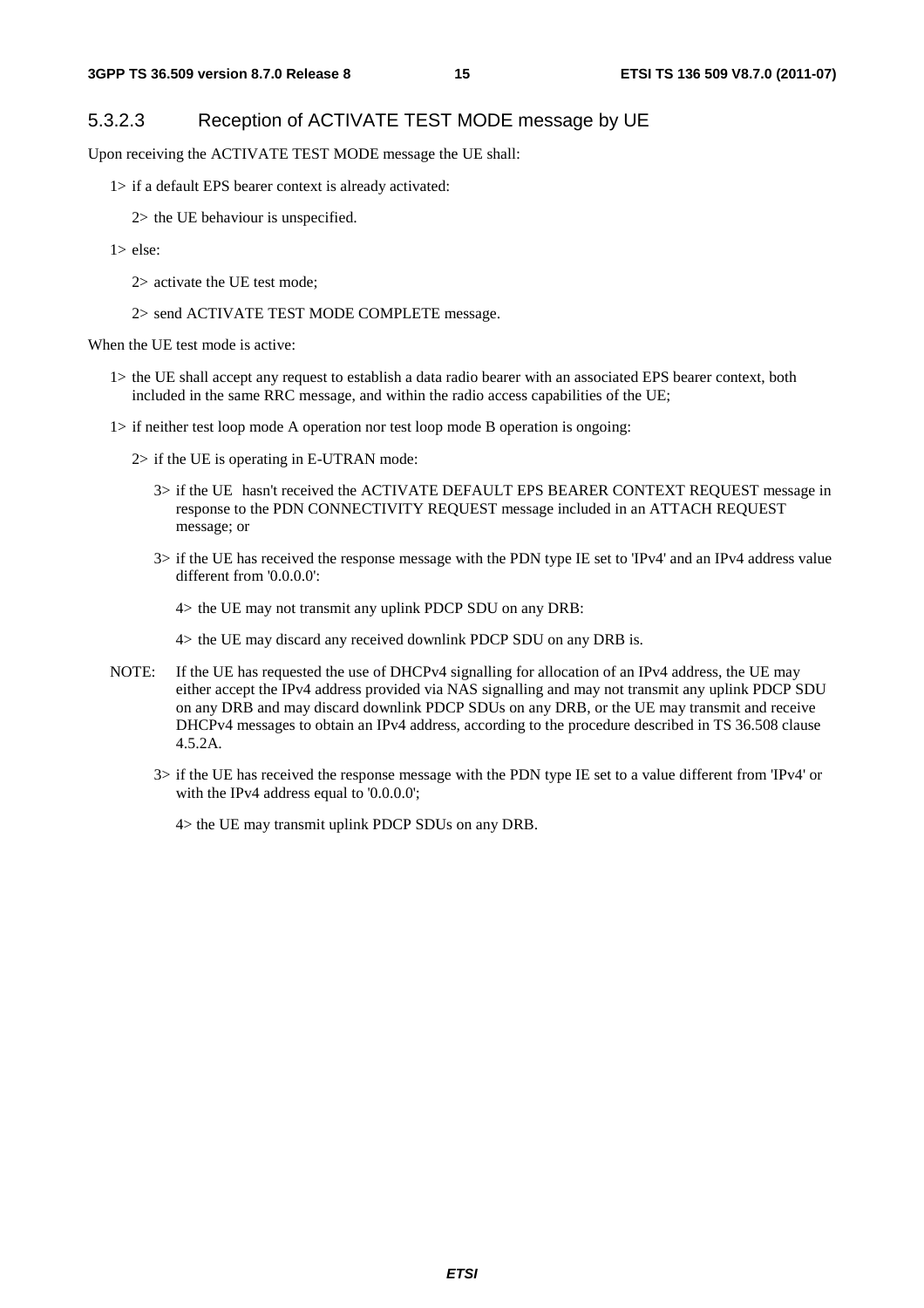### 5.3.3 Deactivate UE test mode

![](_page_16_Figure_4.jpeg)

**Figure 5.3.3-1: Deactivate UE test mode procedure** 

#### 5.3.3.1 General

The purpose of this procedure is to deactivate the UE test mode and return UE to normal operation.

NOTE: Deactivation of the UE test loop mode may occur as well as a result of other events. For further details see e.g. 4.1, 5.4.2.1.

#### 5.3.3.2 Initiation

The SS can deactivate the UE test mode when UE is in E-UTRA connected state and the UE test mode is active.

NOTE: Refer to TS 36.508 [28] subclause 4.5.1 for more details on UE states.

The SS requests the UE to deactivate the UE test mode by transmitting a DEACTIVATE TEST MODE message.

#### 5.3.3.3 Reception of DEACTIVATE TEST MODE message by UE

Upon receiving the DEACTIVATE TEST MODE message the UE shall:

1> deactivate the UE test mode;

1> send a DEACTIVATE TEST MODE COMPLETE message.

### 5.4 UE test loop procedures

#### 5.4.1 General

The UE test loop function is intended for:

- E-UTRA RF receiver and transmitter testing to generate data transfer in downlink and uplink.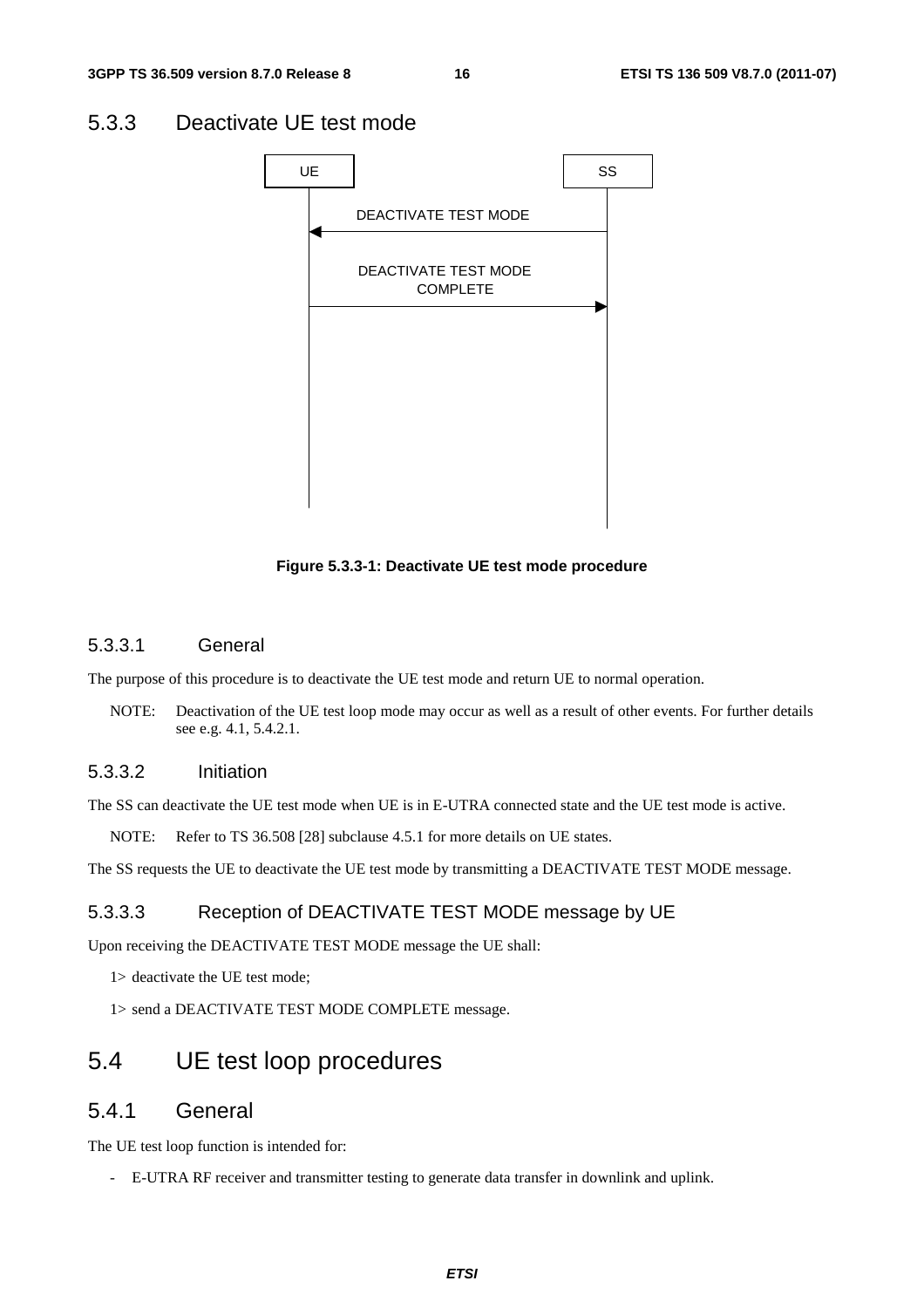- E-UTRA layer 2 (MAC, RLC, PDCP) and data radio bearer testing to generate data transfer in downlink and uplink.
- EPC and E-UTRA layer 3 testing to verify data transfer continuation over RRC and EPC procedures.
- EPC NAS user-plane testing to verify uplink TFT handling.
- E-UTRA/EPC Inter-system testing to verify data transfer continuation over Inter-system change procedures to and from UTRA, GSM/GPRS and CDMA2000.

#### 5.4.2 Close UE test loop

![](_page_17_Figure_8.jpeg)

**Figure 5.4.2-1: Close UE test loop procedure** 

#### 5.4.2.1 General

The SS uses the close UE test loop procedure to start the UE Test Loop function in the UE while in E-UTRA mode.

A prerequisite for UE test loop mode A is that at least one bi-directional data radio bearer has been established between SS and UE.

A prerequisite for UE test loop mode B is that at least one EPS bearer context has been established between SS and UE.

The UE shall provide for normal layer 1, layer 2, RRC, EMM and ESM functionality while the UE test loop function is active. This includes (but is not limited to) handover procedures and normal disconnection of the data radio bearer.

For UE test loop mode A the loopback shall be maintained across handovers within E-UTRA, but after data radio bearer release, the loopback shall cease to exist.

For UE test loop mode B the loopback shall be maintained across handovers within E-UTRA and between radio access system (E-UTRA to/from UTRA, E-UTRA to/from GSM/GPRS and E-UTRA to/from CDMA2000). This means that any buffered IP PDUs in the UE test loop function at the time of the intra- or inter-system change shall be kept in the UE test loop function and being scheduled for transmission transparently to the intra- or inter-system change.

For UE test loop mode A or B, UE shall not transmit any uplink U-plane data other than the data returned by the loopback entity.

#### 5.4.2.1a UE test loop mode A PDCP SDU and UE test loop mode B IP PDU buffer size requirement

The minimum UE loopback buffer size for PDCP SDUs (UE test loop mode A) and IP PDUs (UE test loop mode B), when UE is operated in RLC AM or UM mode, shall be according to table 5.4.2.1a-1. The UE behaviour, when the loopback buffer capacity is exceeded, is unspecified.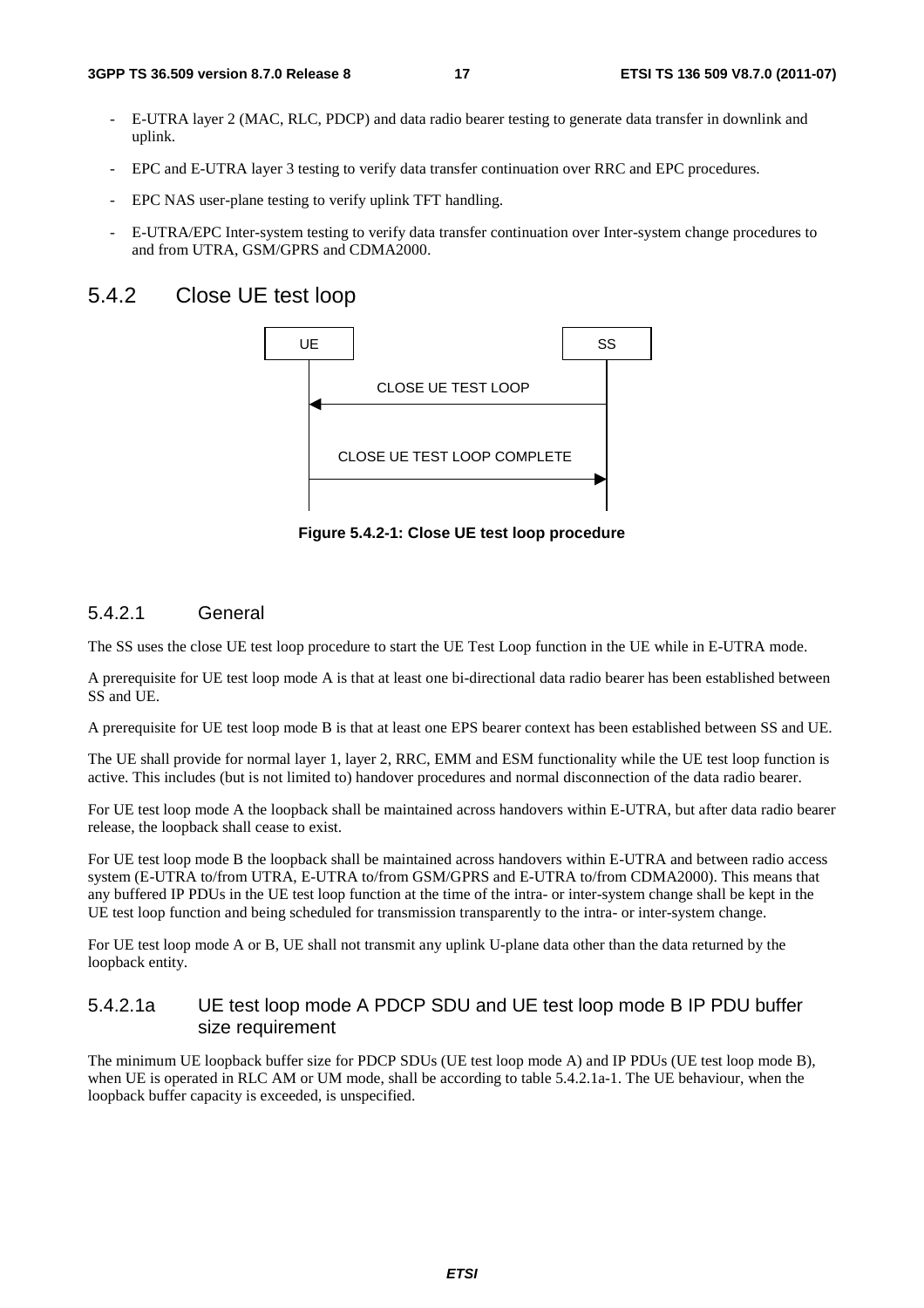| <b>UE Category</b>                           | Minimum loopback buffer size                              |  |  |  |  |
|----------------------------------------------|-----------------------------------------------------------|--|--|--|--|
|                                              | [byte]                                                    |  |  |  |  |
|                                              | (note 1)                                                  |  |  |  |  |
| Category 1                                   | 60000                                                     |  |  |  |  |
| Category 2                                   | 60000                                                     |  |  |  |  |
| Category 3                                   | 60000                                                     |  |  |  |  |
| Category 4                                   | 60000                                                     |  |  |  |  |
| Category 5                                   | 60000                                                     |  |  |  |  |
|                                              | Note 1: Minimum loopback buffer size has been selected 1) |  |  |  |  |
|                                              | for each UE category such that the UE shall be            |  |  |  |  |
|                                              | able to forward all data received in one TTI when         |  |  |  |  |
|                                              | the applicable maximum transport block size of            |  |  |  |  |
|                                              | the UE is used, and 2) to allow execution of MAC          |  |  |  |  |
| test case 7,1.4.3 in TS 36.523-1 [30], which |                                                           |  |  |  |  |
|                                              | requires a minimum loopback buffer size of 56922          |  |  |  |  |
|                                              | bytes for all UE categories.                              |  |  |  |  |

**Table 5.4.2.1a-1: Minimum loopback buffer size for different UE categories** 

#### 5.4.2.2 Initiation

The SS can request the UE to close a test loop in mode A if at least one bi-directional data radio bearer is established and the UE test mode is active.

The SS can request the UE to close a test loop in mode B if at least one EPS bearer is established and the UE test mode is active.

The SS requests the UE to close its UE test loop mode A or UE test loop mode B test loop(s) by transmitting a CLOSE UE TEST LOOP message.

#### 5.4.2.3 Reception of CLOSE UE TEST LOOP message by the UE

Upon receiving the CLOSE UE TEST LOOP message the UE shall:

- 1> if UE test loop mode A has been selected;
	- 2> if no bi-directional data radio bearers are established or if the UE test mode is not active; or
	- 2> if test loop mode A or test loop mode B operation is already closed on one or more data radio bearers:
		- 3> the UE behaviour is unspecified
	- 2> else:
		- 3> for LB\_ID=0 to MAX\_ModeA\_LB-1\_entities:

 $4>$  set DRB ID(LB ID) to 0 (indicate no DRB mapped)

- $4>$  set UL\_PDCP\_SDU\_scaling(LB\_ID) to FALSE
- 3> set LB\_ID to 0
- 3> for each established bi-directional data radio bearer in ascending order and starting with the data radio bearer with the lowest configured Data Radio bearer identity number:
	- 4> if LB\_ID is less than MAX\_ModeA\_LB\_entities:
		- 5> set DRB\_ID(LB\_ID) to the Data Radio bearer identity number
		- 5> increment LB\_ID by 1
	- 4> else:
		- 5> the UE behaviour is unspecified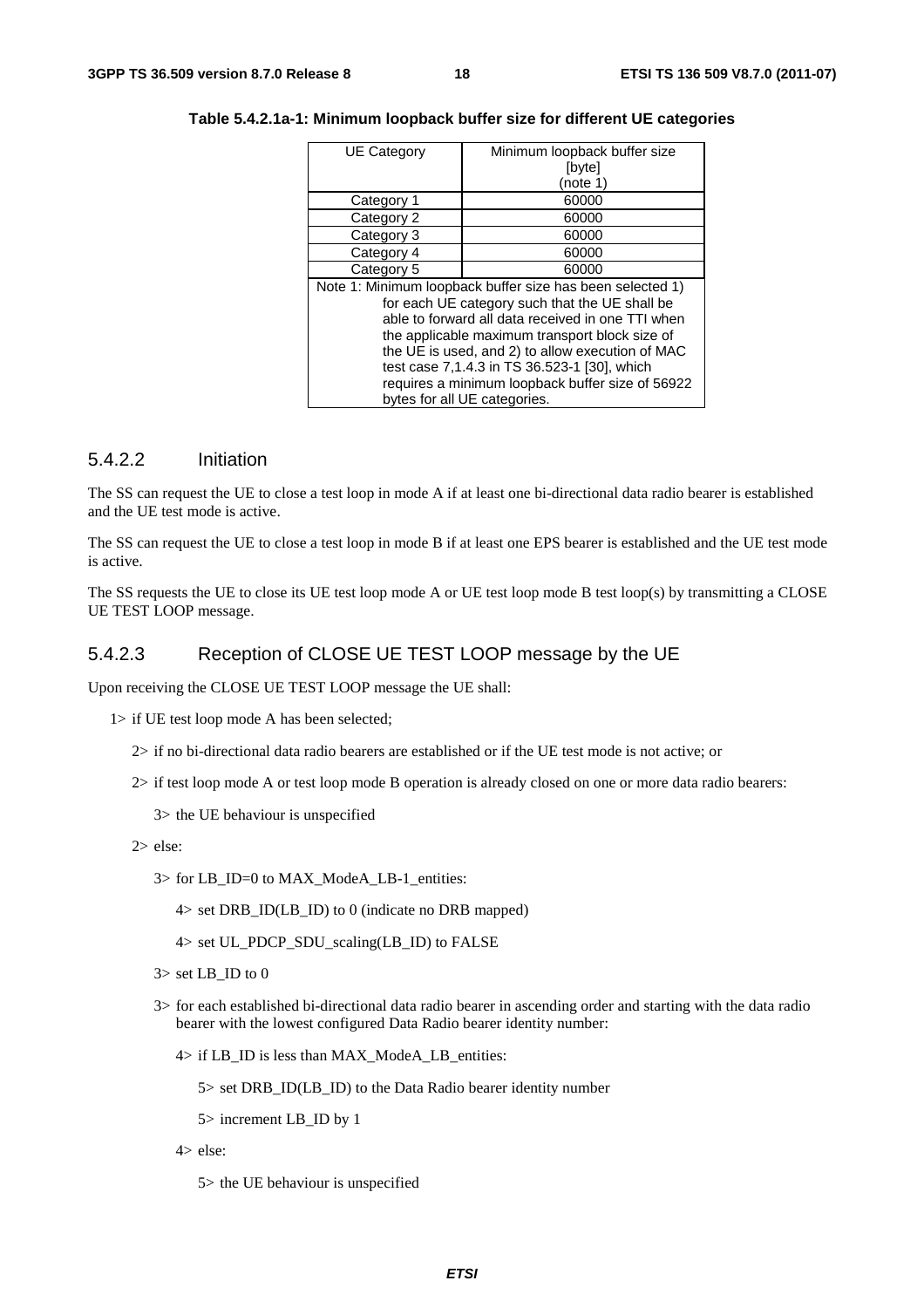- 3> if the UE test loop mode A setup IE is included:
	- 4> for each LB Setup DRB IE in the LB setup list of the UE test loop mode A setup IE:
		- 5> for LB\_ID=0 to MAX\_ModeA\_LB\_entities-1:
			- 6> if DRB\_ID(LB\_ID) is equal to the Data Radio bearer identity number parameter of the LB Setup DRB IE:
				- 7> if the LB Setup DRB(LB\_ID) IE is included:
				- 7> set UL\_PDCP\_SDU\_scaling(LB\_ID) to TRUE
				- 7> set UL\_PDCP\_SDU\_size(LB\_ID) to UL PDCP SDU size parameter of the LB Setup DRB(LB\_ID) IE
- 3> perform the UE actions for UE Test Loop Mode A operation as specified in subclause 5.4.3; and
- 3> send CLOSE UE TEST LOOP COMPLETE message (the loopback shall be operational prior to the sending of the acknowledgement).

1> else if UE test loop mode B has been selected;

- 2> if no EPS bearer is established or if the UE test mode is not active; or
- 2> if the test loop is already active on one or more EPS bearers:
	- 3> the UE behaviour is unspecified.
- 2> otherwise:
	- 3> set TEST\_LOOP\_MODE\_B\_ACTIVE to TRUE
	- 3> set timer T\_delay\_modeB to the value of IP PDU delay timer parameter of the UE test loop mode B IE;
	- 3> if the IP PDU delay timer parameter of the UE test loop mode B IE has a value larger than zero:

4> set BUFFER\_IP\_PDUs to TRUE

- 3> else:
	- 4> set BUFFER\_IP\_PDUs to FALSE
- 3> set CDMA2000\_INITIATED to FALSE
- 3> perform the UE actions for UE Test Loop Mode B operation as specified in subclause 5.4.4 and 5.4.4.1 to 5.4.4.11; and
- 3> send CLOSE UE TEST LOOP COMPLETE message (the loopback shall be operational prior to the sending of the acknowledgement).

1> else;

2> the UE behaviour is unspecified.

#### 5.4.3 UE test loop mode A operation

Upon receiving a PDCP SDU identified by LB\_ID when operating in E-UTRA mode with UE Test Loop Mode A active the UE shall:

- $1>$  if UL\_PDCP\_SDU\_scaling(LB\_ID) is FALSE:
	- 2> take the PDCP SDU from the output of the PDCP Service Access Point (SAP) and provide it as input to the correspondent PDCP SAP in uplink and transmit, see Figure 5.4.3-1.

1> else: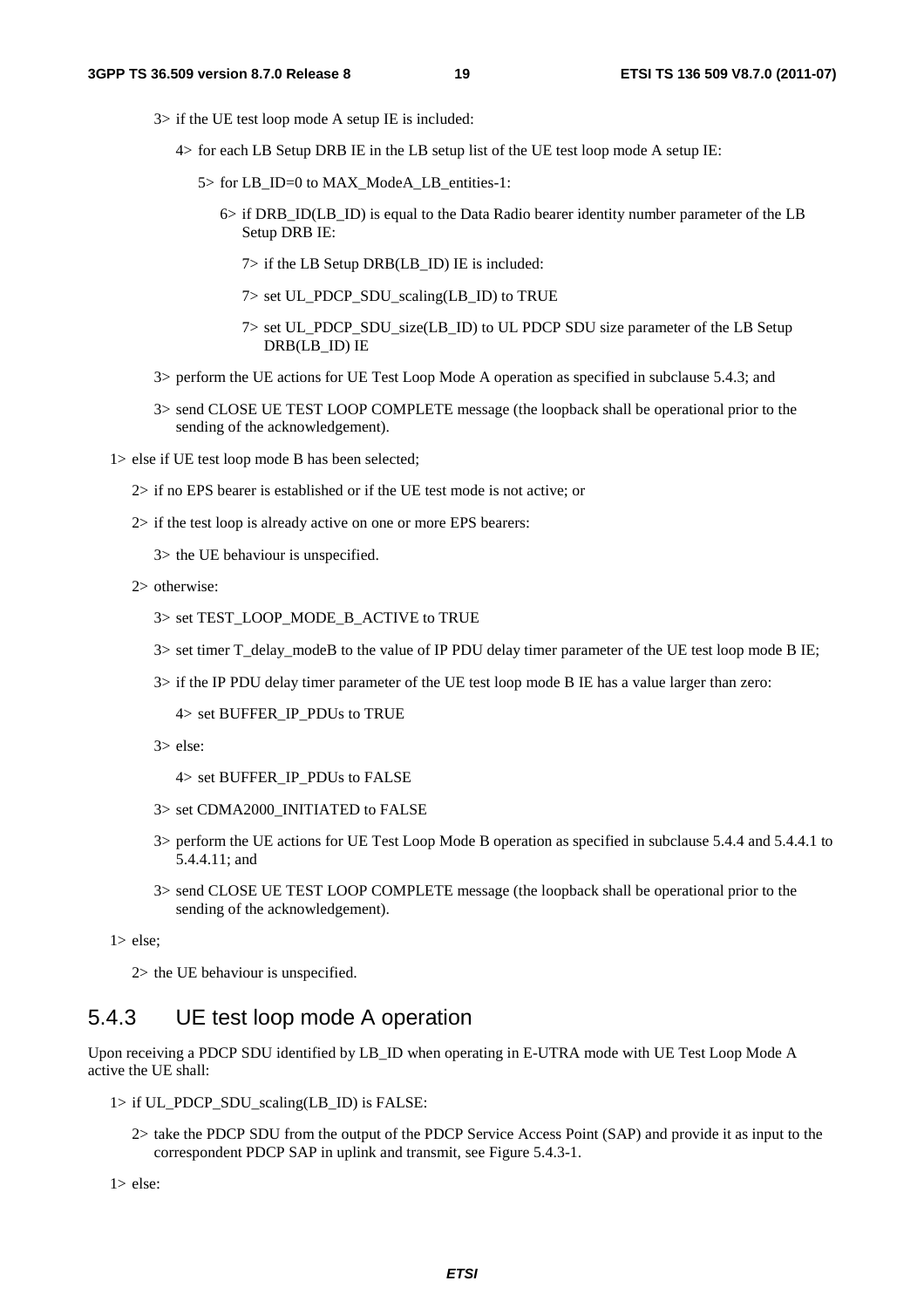2> if UL\_PDCP\_SDU\_size(LB\_ID) = 0:

3> discard the PDCP SDU (no data is returned).

2> else:

- 3> if the size of the received PDCP SDU in downlink is equal to UL\_PDCP\_SDU\_size(LB\_ID):
	- 4> take the PDCP SDU from the output of the PDCP SAP and provide it as input to the correspondent PDCP SAP in uplink and transmit, see Figure 5.4.3-1.

3>else if the size of the received PDCP SDU in downlink is bigger than UL\_PDCP\_SDU\_size(LB\_ID):

- 4> create a UL PDCP SDU of size UL\_PDCP\_SDU\_size(LB\_ID) by taking the first K bits of the received PDCP SDU in downlink PDCP SAP, where K is equal to UL\_PDCP\_SDU\_size(LB\_ID) and provide it as input to the correspondent PDCP SAP in uplink and transmit, see Figure 5.4.3-2.
- 3> else if the size of the received PDCP SDU in downlink is less than UL\_PDCP\_SDU\_size(LB\_ID):
	- 4> create a UL PDCP SDU of size UL\_PDCP\_SDU\_size(LB\_ID) by repeating the data received in downlink PDCP SDU in downlink to fill the UL PDCP SDU (truncating the last block if necessary), provide it as input to the correspondent PDCP SAP in uplink and transmit, see Figure 5.4.3-3.
- NOTE: Size of the received PDCP SDUs in downlink shall be bit strings that are byte aligned (i.e. multiple of 8 bits) according to TS 36.323 [24] clause 6.2.1.

![](_page_20_Figure_13.jpeg)

Figure 5.4.3-2: DL > UL PDCP SDU block size (DL PDCP SDU size =  $N$ , UL PDCP SDU size =  $K$ )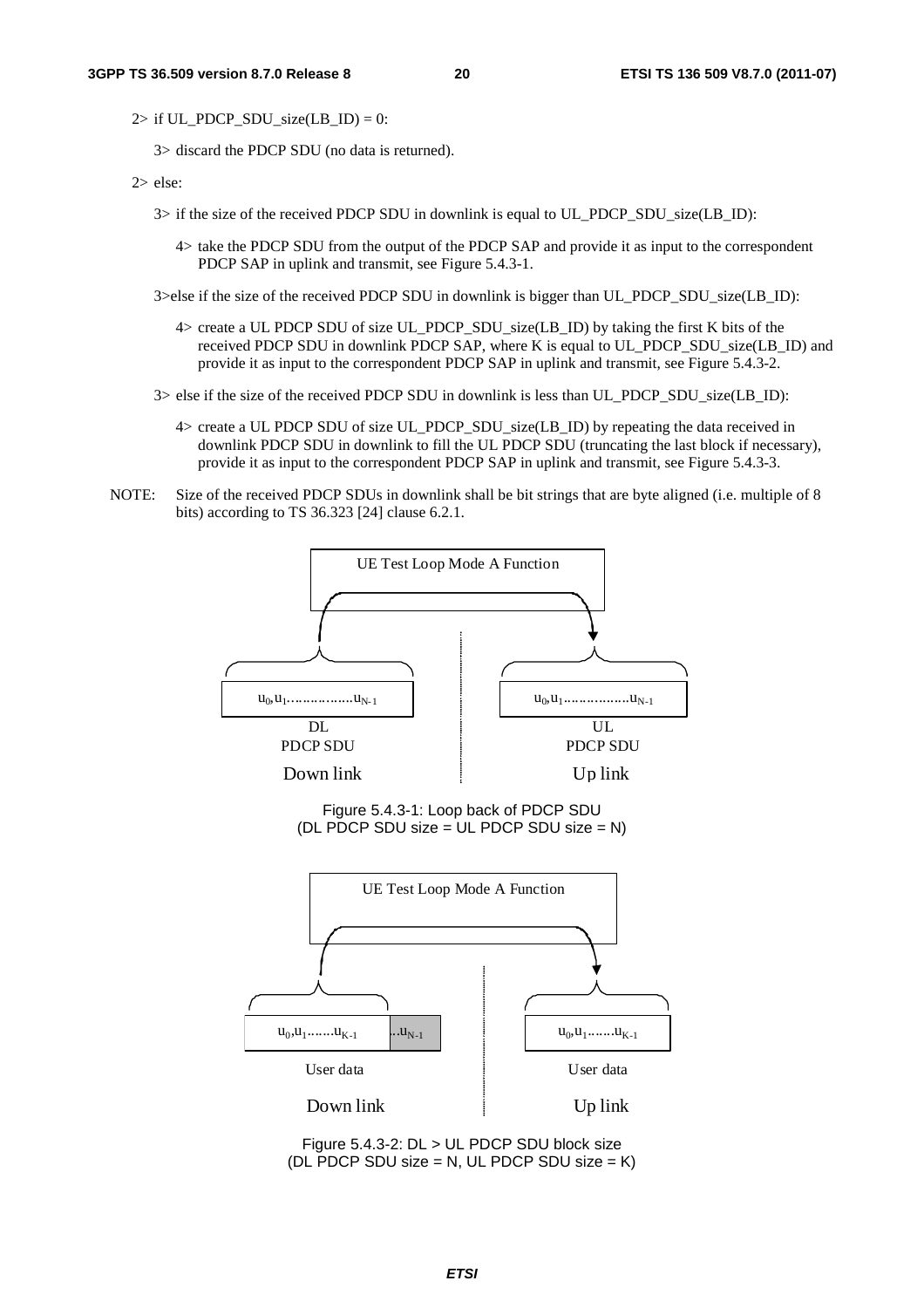![](_page_21_Figure_3.jpeg)

**Figure 5.4.3-3: DL < UL PDCP SDU block size (DL PDCP SDU size = N, UL PDCP SDU size = 2\*N + K)** 

#### 5.4.4 UE test loop mode B operation

5.4.4.1 Void

#### 5.4.4.2 Reception of IP PDUs when UE is in E-UTRA mode

Upon receiving a PDCP SDU (=IP PDU) when operating in E-UTRA mode with UE Test Loop Mode B active the UE shall:

 $1>$  if T\_delay\_modeB timer is running:

2> buffer the received PDCP SDU

- 1> else
	- 2> if BUFFER\_IP\_PDUs is TRUE
		- 3> buffer the received PDCP SDU
		- 3> Start T\_delay\_modeB timer
	- 2> else
		- 3> submit the received PDCP SDU without any modification of the IP header to the UL TFT handling SAP for transmission in uplink. See note.
- NOTE: The UL TFT function in the UE is mapping IP PDUs received from SDF to EPS bearer/radio bearer as configured by SS in the UL TFT IE sent as part of the EPS bearer establishment procedures. See figure 5.1-2.
- NOTE: Size of the received PDCP SDUs in downlink shall be bit strings that are byte aligned (i.e. multiple of 8 bits) according to TS 36.323 [24] clause 6.2.1.

#### 5.4.4.3 Expiry of T\_delay\_modeB timer when UE is in E-UTRA mode

When timer T\_delay\_modeB expires when UE is operating in E-UTRA mode and has UE Test Loop Mode B active then the UE shall:

- 1> submit the buffered PDCP SDUs in the same order as received (first-in-first-out) and without any modification of the IP header to the UL TFT handling SAP for transmission in uplink. See note 1.
- 1> set BUFFER\_IP\_PDUs to FALSE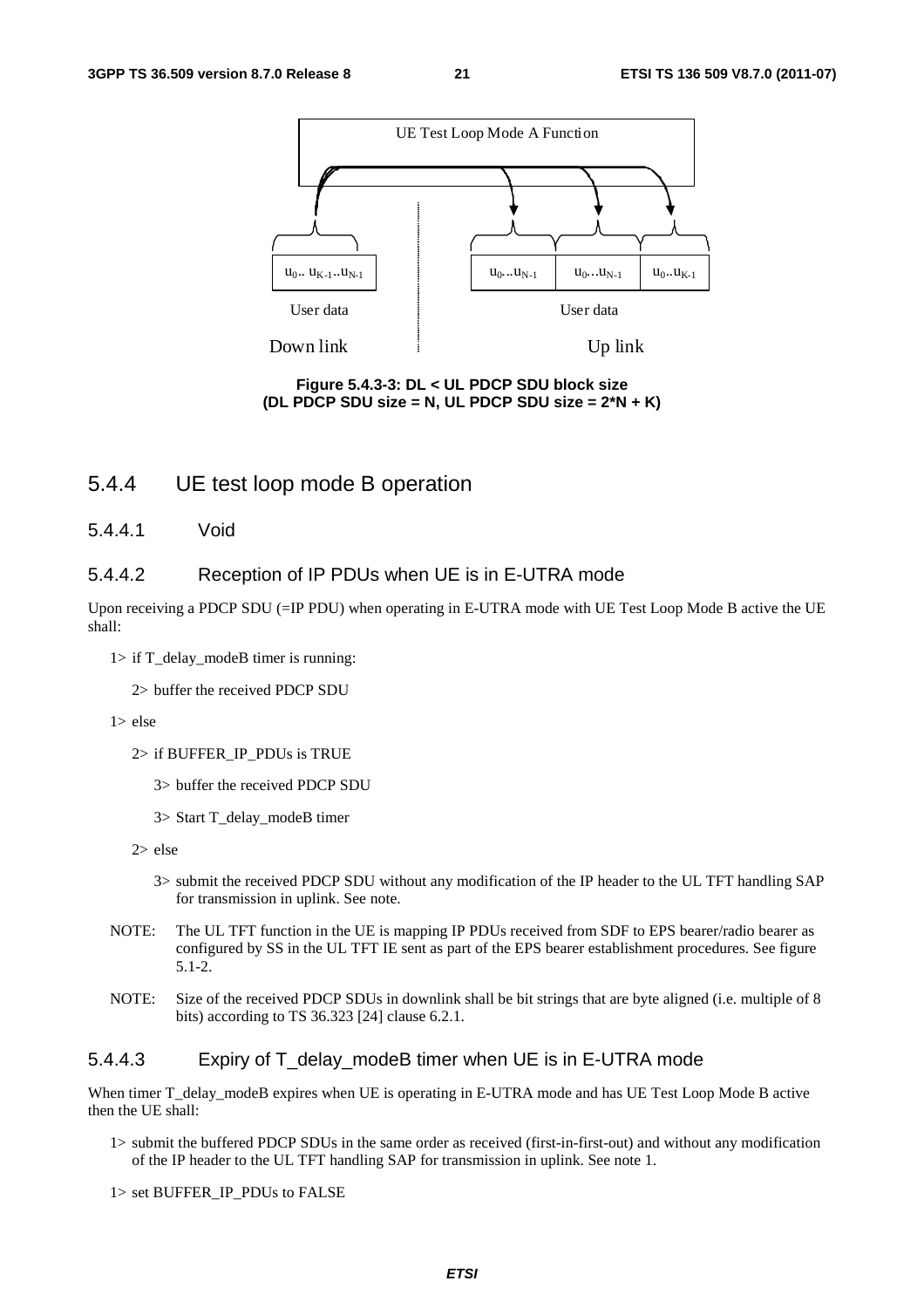- NOTE 1: The UL TFT function in the UE is mapping IP PDUs received from SDF to EPS bearer/radio bearer as configured by SS in the UL TFT IE sent as part of the EPS bearer establishment procedures. See figure 5.1-2.
- NOTE 2: After the PDCP SDU buffer becomes empty the loopback will return any received PDCP SDU in uplink directly as specified in clause 5.4.4.2. In order to reactivate the loopback delay and PDCP SDU buffering the SS shall deactivate UE test loop B function first.

#### 5.4.4.4 Reception of IP PDUs when UE is in UTRA mode

When UE receives a PDCP SDU when UE is operating in UTRA mode and has UE Test Loop Mode B active then the UE shall:

- $1>$  if T\_delay\_modeB timer is running:
	- 2> buffer the received PDCP SDU

 $1 > e$ lse

- 2> if BUFFER\_IP\_PDUs is TRUE
	- 3> buffer the received PDCP SDU
	- 3> Start T\_delay\_modeB timer

2> else

- 3> submit the received PDCP SDU without any modification of the IP header [to the PDCP SAP for transmission in uplink on the radio bearer with the lowest radio bearer identity number].
- Editor"s note: It is FFS at which layer the PDCP PDU is submitted for transmission, directly to the PDCP SAP or to the UL TFT handling service access point (SAP) for transmission in uplink on the EPS bearer/radio bearer as configured by SS in the UL TFT IE sent as part of the radio bearer establishment procedure.

#### 5.4.4.5 Expiry of T\_delay\_modeB timer when UE is in UTRA mode

When timer T\_delay\_modeB expires when UE is operating in UTRA mode and has UE Test Loop Mode B active the then UE shall:

- 1> submit the buffered IP PDUs in the same order as received (first-in-first-out) and without any modification of the IP header [to the PDCP SAP for transmission in uplink on the radio bearer with the lowest radio bearer identity number].
- 1> set BUFFER\_IP\_PDUs to FALSE.
- Editor"s note: It is FFS at which layer the PDCP PDU is submitted for transmission, directly to the PDCP SAP or to the UL TFT handling service access point (SAP) for transmission in uplink on the EPS bearer/radio bearer as configured by SS in the UL TFT IE sent as part of the radio bearer establishment procedure.
- NOTE: After the IP PDU buffer becomes empty the loopback will return any received PDCP SDU in uplink directly as specified in clause 5.4.4.4. In order to reactivate the loopback delay and PDCP SDU buffering the SS shall deactivate UE test loop B function and UE shall return to E-UTRA mode first.

#### 5.4.4.6 Reception of IP PDUs when UE is in GSM/GPRS mode

When UE receives a SNDCP SDU when UE is operating in GSM/GPRS mode and has UE Test Loop Mode B active then the UE shall:

- 1> if T\_delay\_modeB timer is running:
	- 2> buffer the received SNDCP SDU.
- 1> else
	- 2> if BUFFER\_IP\_PDUs is TRUE;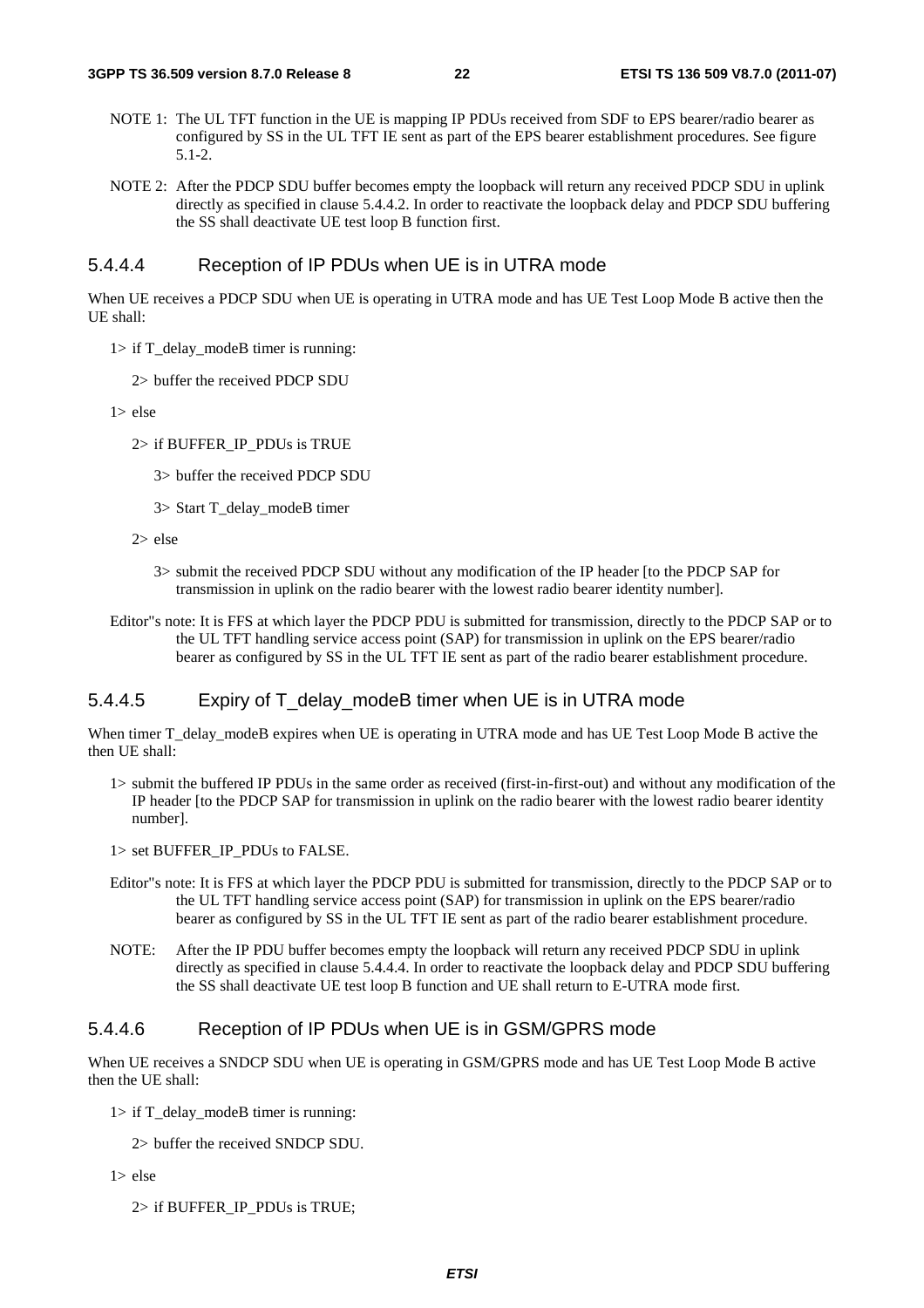- 3> buffer the received SNDCP SDU;
- 3> Start T\_delay\_modeB timer.
- 2> else
	- 3> submit the received SNDCP SDU without any modification of the IP header to the SNDCP SAP for transmission in uplink.
- Editor's note: It is FFS on which NSAPI the SNDCP SDU is submitted (i.e. a fixed NSAPI value or a value determined by the uplink TFT handling function).

#### 5.4.4.7 Expiry of T\_delay\_modeB timer when UE is in GSM/GPRS mode

When timer T\_delay\_modeB expires when UE is operating in GSM/GPRS mode and has UE Test Loop Mode B active then the UE shall:

1> submit the buffered IP PDUs without any modification of the IP header in the same order as received (first-infirst-out), to the SNDCP SAP for transmission in uplink.

1> set BUFFER\_IP\_PDUs to FALSE

- Editor's note: It is FFS on which NSAPI the SNDCP SDU is submitted (i.e. a fixed NSAPI value or a value determined by the uplink TFT handling function).
- NOTE: After the IP PDU buffer becomes empty the loopback will return any received SNDCP SDU in uplink directly as specified in clause 5.4.4.6. In order to reactivate the loopback delay and SNDCP SDU buffering the SS shall deactivate UE test loop B function and UE shall return to E-UTRA mode first.

#### 5.4.4.8 Reception of IP PDUs when UE is in CDMA2000 mode

When UE receives a RLP SDU when UE is operating in CDMA2000 mode and has UE Test Loop Mode B active then the UE shall:

#### 1> if CDMA2000\_INITIATED is FALSE:

2> if T\_delay\_modeB is running:

3> restart T\_delay\_modeB

2> else:

3> start T\_delay\_modeB

#### 2> set CDMA2000\_INITIATED to TRUE;

 $1>$  if T\_delay\_modeB is running;

2> deliver the received RLP SDU to upper layers;

1> else

- 2> submit the received RLP SDU without any modification of the IP header to the RLP SAP for transmission in uplink.
- NOTE: When CDMA2000\_INITIATED is FALSE or when T\_delay\_modeB is running, the UE may send RLP SDUs in uplink upon initiation from upper layers.

#### 5.4.4.9 Expiry of T\_delay\_modeB timer when UE is in CDMA2000 mode

When timer T\_delay\_modeB expires when UE is operating in CDMA2000 mode and has UE Test Loop Mode B active then the UE shall not take any action.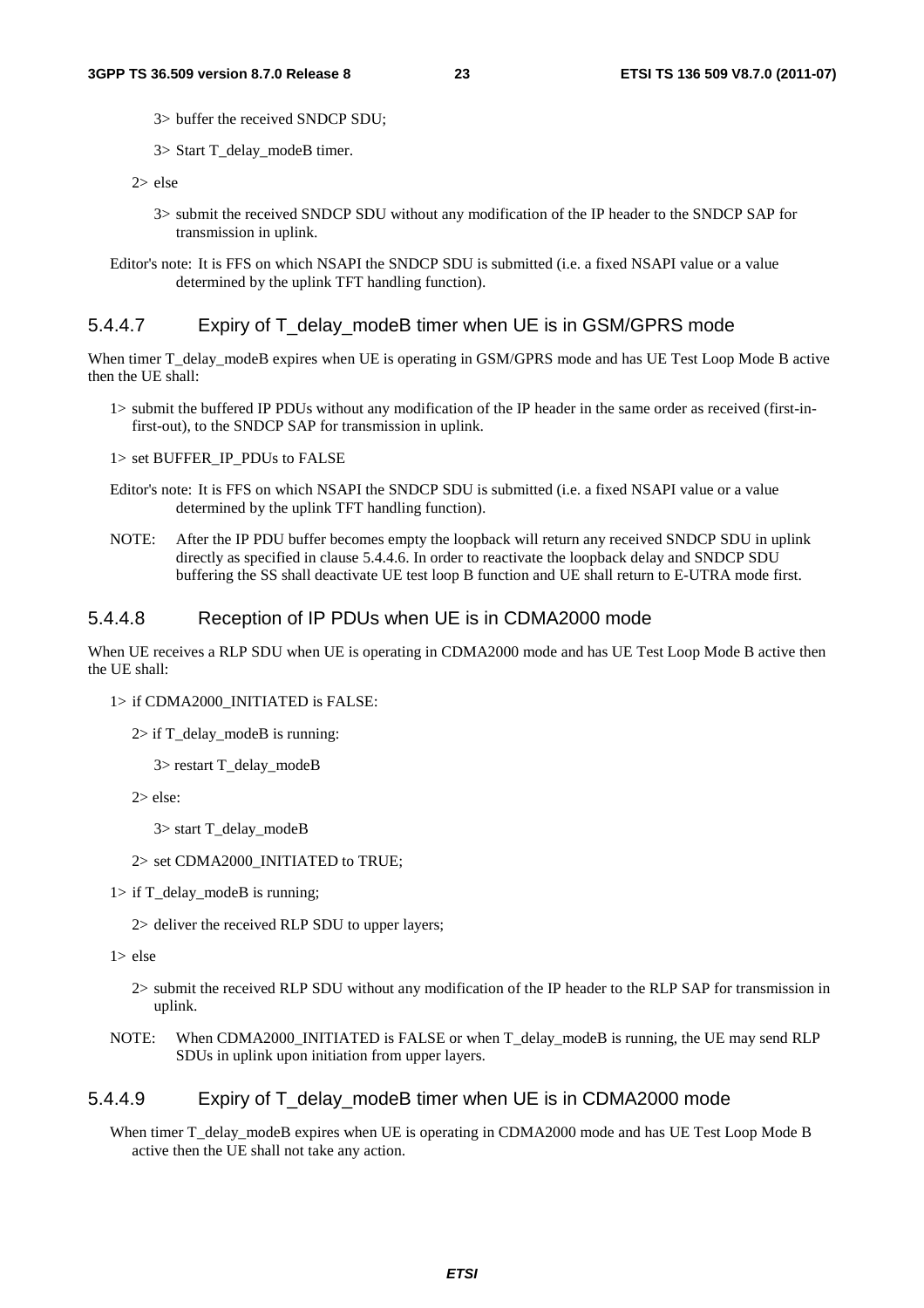#### 5.4.4.10 Establishment of the RRC/RR connection in E-UTRA, UTRA, GSM/GPRS and CDMA2000 mode

When the RRC or the RR connection and one or more EPS bearers are is established, in E-UTRA, UTRA, GSM/GPRS and CDMA2000 mode then the UE shall:

1> if TEST\_LOOP\_MODE\_B\_ACTIVE is set to TRUE;

2> perform the UE actions for UE Test Loop Mode B operation as specified in subclause 5.4.4 and 5.4.4.1 to 5.4.4.11.

#### 5.4.4.11 Release of RRC/RR connection in E-UTRA, UTRA, GSM/GPRS and CDMA2000 mode after T\_delay\_modeB timer has expired

When the RRC or the RR connection is released in E-UTRA, UTRA, GSM/GPRS and CDMA2000 mode then the UE shall:

1> if UE test loop mode B is active; and

1> if BUFFER\_IP\_PDUs is TRUE or T\_delay\_modeB timer is running:

2> keep UE test loop mode B active

#### 1> else

2> the UE behaviour is unspecified.

#### 5.4.5 Open UE test loop

![](_page_24_Figure_15.jpeg)

**Figure 5.4.5-1: Open UE test loop procedure** 

#### 5.4.5.1 General

The SS uses the procedure open UE test loop to deactivate the UE test loop function in the UE.

#### 5.4.5.2 Initiation

The SS requests the UE to open all closed test loops by transmitting an OPEN UE TEST LOOP message.

#### 5.4.5.3 Reception of OPEN UE TEST LOOP message by the UE

When UE receives the OPEN UE TEST LOOP message then the UE shall:

1> If no test loops are closed:

2> the UE behaviour is unspecified;

1> else if one or more test loops are closed: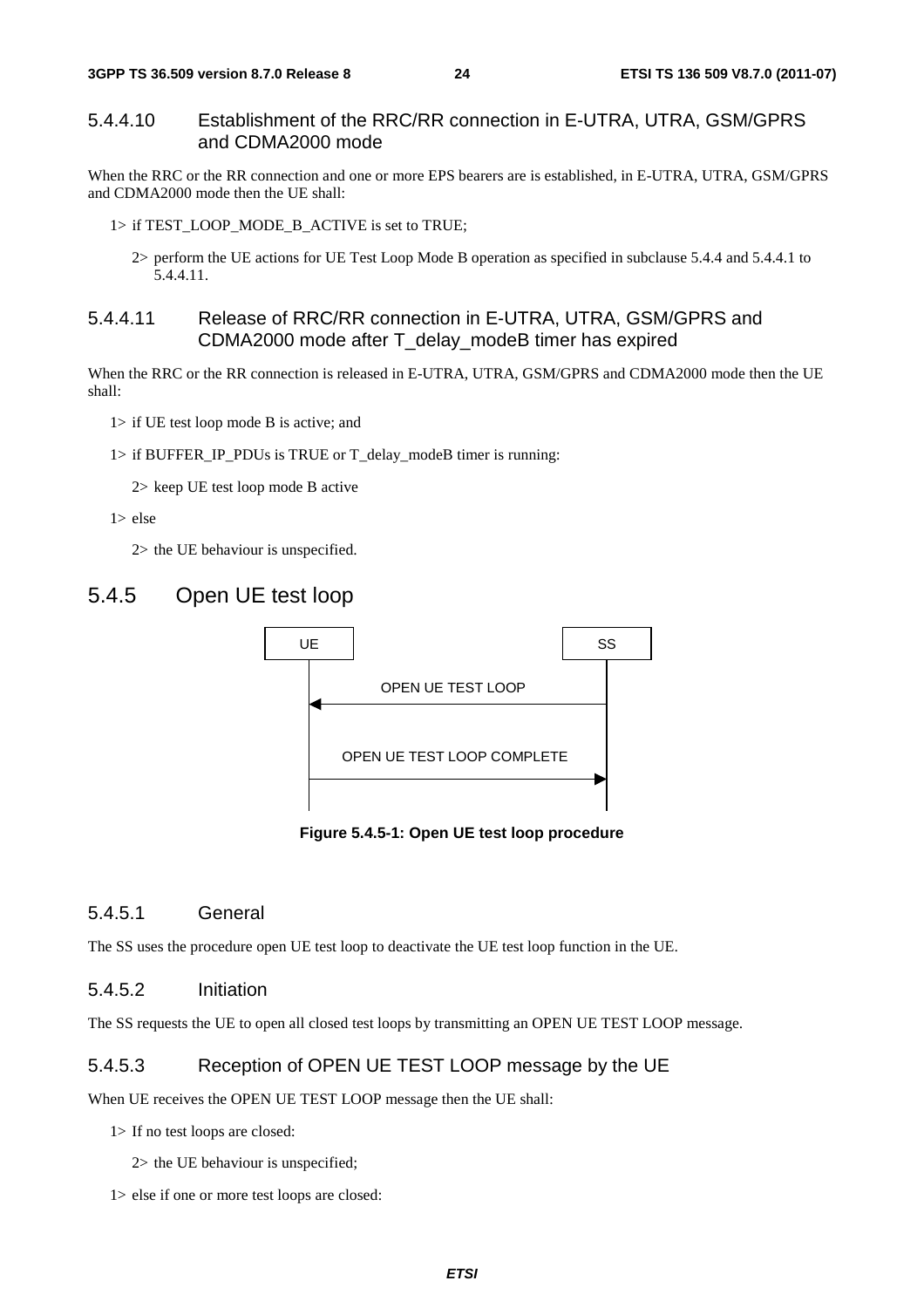2> open all test loops;

2> if TEST\_LOOP\_MODE\_B\_ACTIVE is TRUE

3> set TEST\_LOOP\_MODE\_B\_ACTIVE to FALSE

2> send OPEN UE TEST LOOP COMPLETE message;

NOTE: The UE test mode is still active so the UE continues behaving as described in 5.3.2.3

### 6 Message definitions and contents

In this clause, only TC protocol messages are described. TC messages are intended to be sent using the *DLInformationTransfer* and *ULInformationTransfer* procedures, see TS 36.331 [25], sub clause 5.6.1 and 5.6.2.

NOTE 1: A message received with skip indicator different from 0 will be ignored.

- NOTE 2: For general definition of Layer 3 message format see TS 24.007 [5], clause 11.
- NOTE 3: E-UTRA, UTRA and GSM/GPRS test control messages uses the same protocol discriminator value ("1111"). Following message type value series are reserved for GSM/GPRS testing commands as specified by TS 44.014 [33]: 0000xxxx, 0001xxxx and 0010xxxx where x represent 0 or 1. Following message type value series are reserved for UTRA testing commands as specified by TS 34.109 [11]: 0100xxxx where x represent 0 or 1. For E-UTRA test commands the message type value series 1000xxxx is reserved.

### 6.1 CLOSE UE TEST LOOP

This message is only sent in the direction SS to UE.

| <b>Information Element</b>   | Reference          | Presence | Format | Length   |
|------------------------------|--------------------|----------|--------|----------|
| IProtocol discriminator      | TS 24.007 [5], sub | м        |        |          |
|                              | clause 11.2.3.1.1  |          |        |          |
| Skip indicator               | TS 24.007 [5], sub | м        |        |          |
|                              | clause 11.2.3.1.2  |          |        |          |
| Message type                 |                    | M        |        |          |
| UE test loop mode            |                    | M        |        |          |
| UE test loop mode A LB setup |                    | CV-ModeA | ΙV     | $1 - 25$ |
| UE test loop mode B LB setup |                    | CV-ModeB |        |          |

| Condition | Explanation                                                                                                               |
|-----------|---------------------------------------------------------------------------------------------------------------------------|
| CV-ModeA  | This IE is mandatory present if the IE "UE test loop<br>mode " is set to UE test loop Mode A. Else it shall be<br>absent. |
| CV-ModeB  | This IE is mandatory present if the IE "UE test loop<br>mode " is set to UE test loop Mode B. Else it shall be<br>absent. |

where message type is:

|  |  |  |  | bit no. |
|--|--|--|--|---------|
|  |  |  |  | octet   |

where UE test loop mode is:

|  |  |  |                             |    | יי no.  |
|--|--|--|-----------------------------|----|---------|
|  |  |  | $\sqrt{c}$<br>$\sim$<br>$-$ | ៶៸ | nctet 1 |

X2=0 and X1=0 then UE test loop mode A is selected.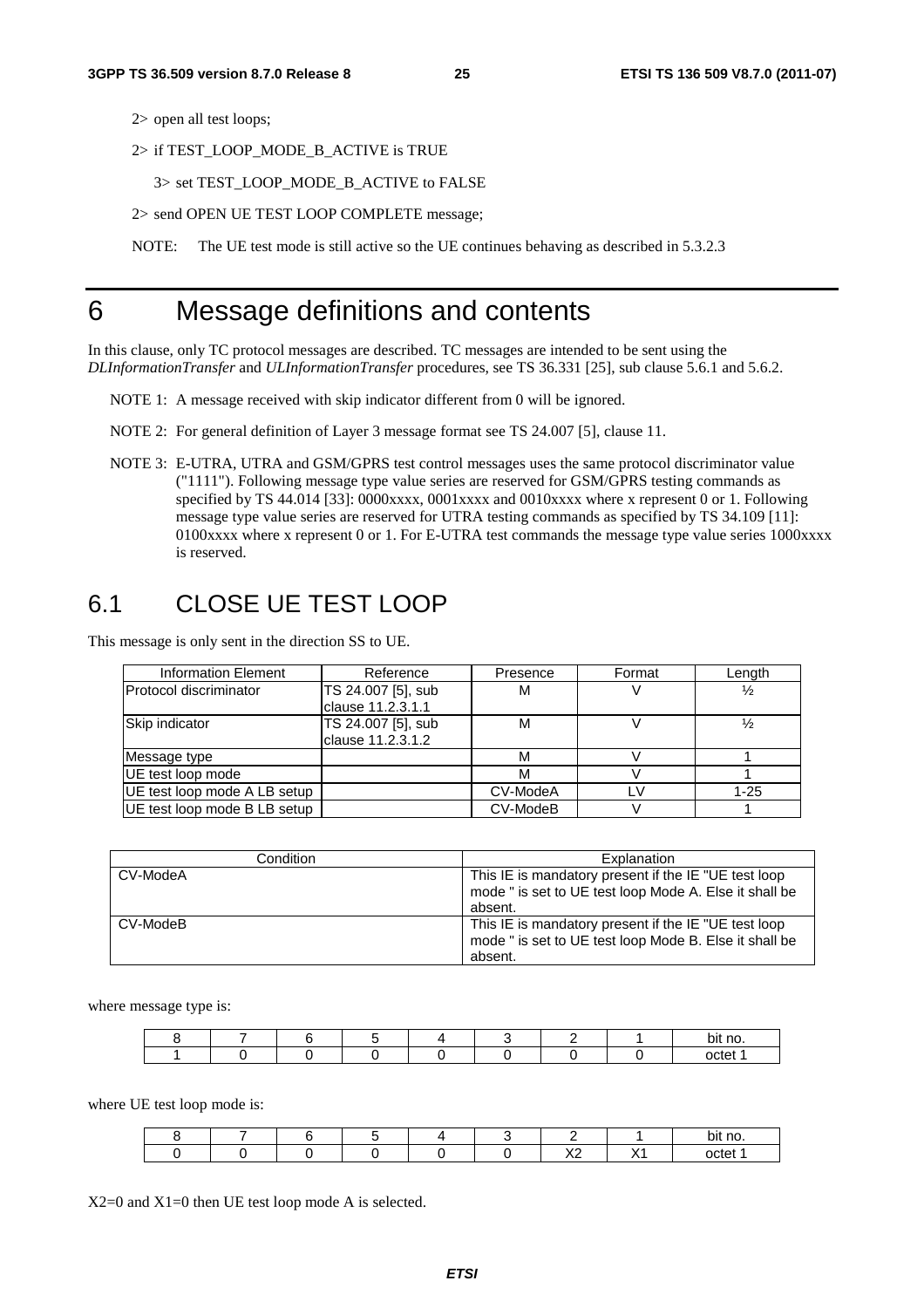X2=0 and X1=1 then UE test loop mode B is selected.

Other combinations of X1 and X2 are reserved for future versions of the protocol.

where UE test loop mode A LB setup is:

|  |  |               | Length of UE test loop mode A LB setup list in bytes |  | )ctet          |
|--|--|---------------|------------------------------------------------------|--|----------------|
|  |  | LB setup list |                                                      |  | Octet 2        |
|  |  |               |                                                      |  | Octet $N^*3+1$ |

N is the number of LB entities in the LB setup list and is less than or equal to MAX\_ModeA\_LB\_entities.

where LB setup list is:

| 8 | 6 | 5 | 4                 | 3 | 2 |  |                                                      |
|---|---|---|-------------------|---|---|--|------------------------------------------------------|
|   |   |   | LB setup DRB IE#1 |   |   |  | Octet 2<br>Octet <sub>3</sub><br>Octet 4             |
|   |   |   | LB setup DRB IE#2 |   |   |  | Octet 5<br>Octet <sub>6</sub><br>Octet 7             |
|   |   |   | $\cdots$          |   |   |  |                                                      |
|   |   |   | LB setup DRB IE#N |   |   |  | Octet N*3-1<br>Octet N <sup>*</sup> 3<br>Octet N*3+1 |

where LB Setup DRB#k IE is:

|           |          |                  |                    |    |                                |               |    | bit no.            |
|-----------|----------|------------------|--------------------|----|--------------------------------|---------------|----|--------------------|
| Z15       | ıΔ       | Z13              | $\sim$<br>. .<br>_ | _  | <u> 1 u</u>                    | 70<br>◡<br>∠ວ | ∠⊂ | octet <sup>1</sup> |
| --<br>. . | Z6       | --<br>้ เร<br>ںے | - 1                | ںے | $\overline{\phantom{a}}$<br>-- | -<br><u>_</u> | ∠⊾ | octet <sub>2</sub> |
|           | Reserved |                  | Q4                 | wo | 'N<br>◡                        | $\sim$        | QÜ | octet?             |

Z15..Z0 = Uplink PDCP SDU size in bits 0.. 12160 (binary coded, Z15 is most significant bit and Z0 least significant bit). See Note 1.

Q4..Q0 = Data Radio Bearer identity number, 1..32 (binary coded value of "DRB-Identity" -1, Q4 is most significant bit and Q0 least significant bit), where Data Radio Bearer identity identifies the radio bearer, see TS 36.331 [25].

NOTE 1: The UL PDCP SDU size is limited to 12160 bits (1520 octets).

- NOTE 2: A "LB Setup DRB IE" is only needed for a DRB if UL PDCP SDU scaling is needed. If there is no "LB Setup DRB IE" associated with a DRB in the CLOSE UE TEST LOOP message then the same size of the PDCP SDU received in downlink is returned in uplink.
- NOTE 3: The UL PDCP SDU size shall be byte aligned (i.e. multiple of 8 bits) according to TS 36.323 [24] clause 6.2.1.

And where UE test loop mode B setup is:

| -       |       |
|---------|-------|
| סו<br>ш | `^†יי |

Where

|     |    |        |   |  | no.<br>Юľ |
|-----|----|--------|---|--|-----------|
| - - | __ | $\sim$ | _ |  | octet     |

T7..T0 = value of T\_delay\_modeB timer 0..255 seconds (binary coded, T7 is most significant bit and T0 least significant bit).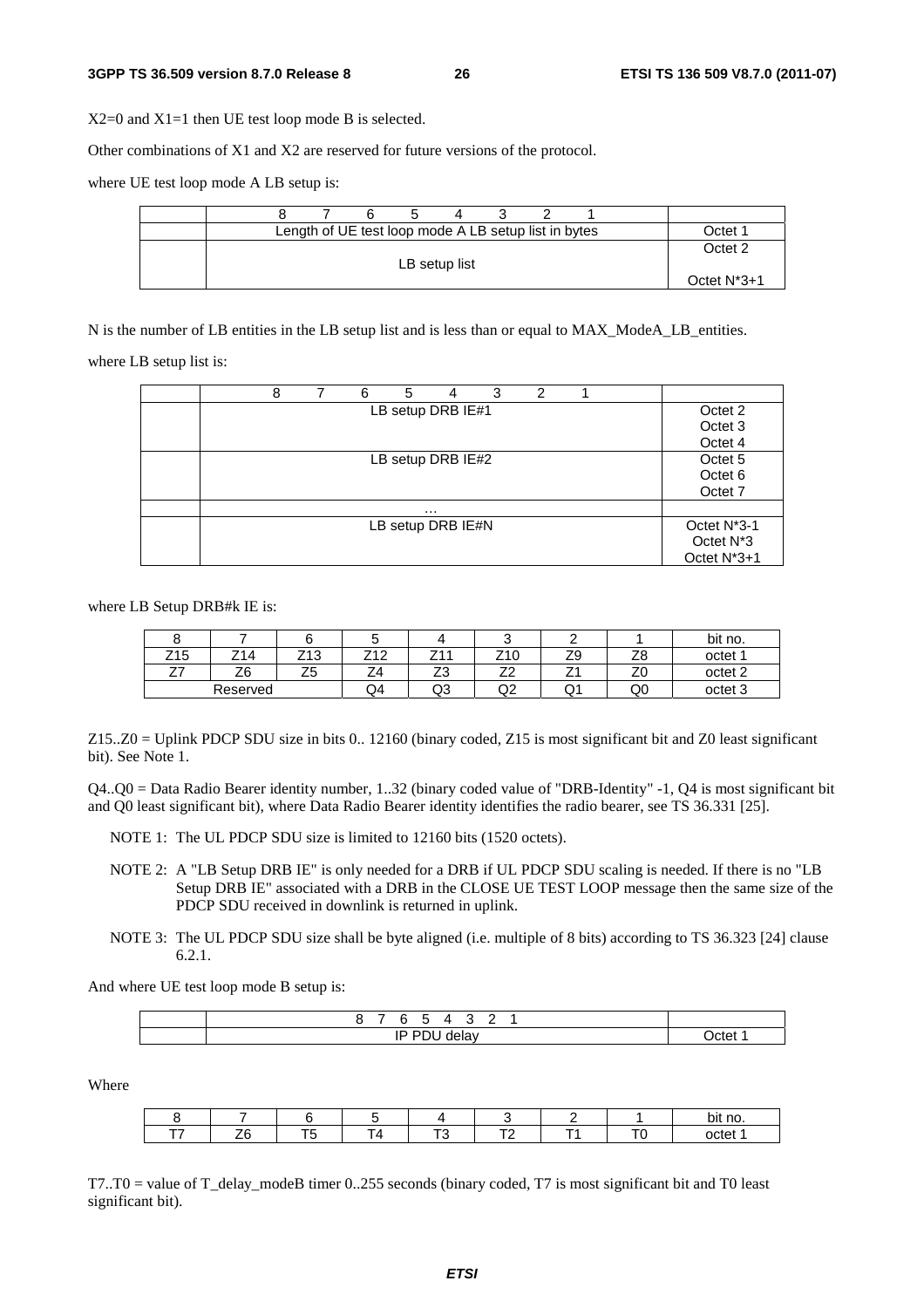NOTE: For E-UTRAN to CDMA2000 test cases, the SS should not sent any downlink U-plane data in E-UTRAN after sending a CLOSE UE TEST LOOP message with an IP PDU delay parameter set to value different from zero. In CDMA2000, the T\_delay\_modeB timer is not used to buffer downlink U-plane data, and at expiry of this timer, if there are buffered data received while in E-UTRAN, it is not specified what the UE will do with these data. See clause 7.3 for the definition of the T\_delay\_modeB timer.

### 6.2 CLOSE UE TEST LOOP COMPLETE

This message is only sent in the direction UE to SS.

| Information Element            | Reference          | Presence | Format | Length |
|--------------------------------|--------------------|----------|--------|--------|
| <b>IProtocol discriminator</b> | TS 24.007 [5], sub | М        |        |        |
|                                | clause 11.2.3.1.1  |          |        |        |
| <b>Skip indicator</b>          | TS 24.007 [5], sub | М        |        |        |
|                                | Iclause 11.2.3.1.2 |          |        |        |
| Message type                   |                    | М        |        |        |

where message type is:

|  |  |  |  | bit no. |
|--|--|--|--|---------|
|  |  |  |  | octet   |

### 6.3 OPEN UE TEST LOOP

This message is only sent in the direction SS to UE.

| Information Element    | Reference          | Presence | Format | Lenath |
|------------------------|--------------------|----------|--------|--------|
| Protocol discriminator | TS 24.007 [5], sub | м        |        |        |
|                        | Iclause 11.2.3.1.1 |          |        |        |
| Skip indicator         | TS 24.007 [5], sub | м        |        |        |
|                        | Iclause 11.2.3.1.2 |          |        |        |
| Message type           |                    | M        |        |        |

where message type is:

|  |  |  |  | bit no. |
|--|--|--|--|---------|
|  |  |  |  | ∩∩tet   |

### 6.4 OPEN UE TEST LOOP COMPLETE

This message is only sent in the direction UE to SS.

| Information Element    | Reference                                | Presence | Format | Lenath |
|------------------------|------------------------------------------|----------|--------|--------|
| Protocol discriminator | TS 24.007 [5], sub<br>clause 11.2.3.1.1  | M        |        |        |
| Skip indicator         | TS 24.007 [5], sub<br>Iclause 11.2.3.1.2 | M        |        |        |
| Message type           |                                          | M        |        |        |

where message type is:

|  |  |  |  | bit no. |
|--|--|--|--|---------|
|  |  |  |  | octet   |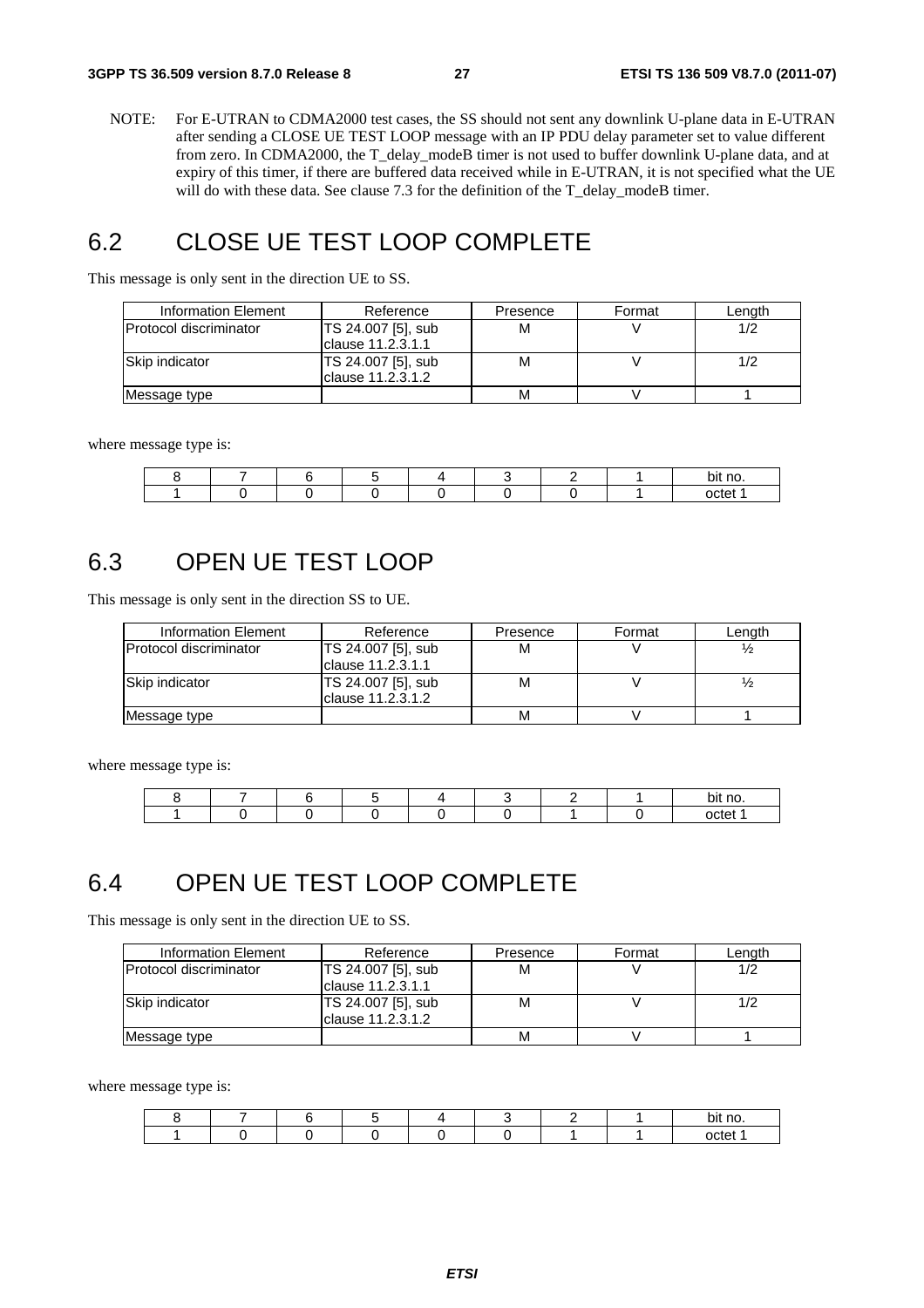# 6.5 ACTIVATE TEST MODE

This message is only sent in the direction SS to UE.

| Information Element           | Reference                               | Presence | Format | Length |
|-------------------------------|-----------------------------------------|----------|--------|--------|
| <b>Protocol discriminator</b> | TS 24.007 [5], sub<br>clause 11.2.3.1.1 | м        |        |        |
| Skip indicator                | TS 24.007 [5], sub<br>clause 11.2.3.1.2 | М        |        |        |
| Message type                  |                                         | М        |        |        |
| UE test loop mode             |                                         | М        |        |        |

where message type is:

|  |  |  |  | bit no. |
|--|--|--|--|---------|
|  |  |  |  | octet   |

And where UE test loop mode is specified in clause 6.1.

NOTE: No specific UE action is currently specified upon reception of the "UE test loop mode" IE.

# 6.6 ACTIVATE TEST MODE COMPLETE

This message is only sent in the direction UE to SS.

| Information Element            | Reference          | Presence | Format | Length |
|--------------------------------|--------------------|----------|--------|--------|
| <b>IProtocol discriminator</b> | TS 24.007 [5], sub | M        |        |        |
|                                | Iclause 11.2.3.1.1 |          |        |        |
| <b>Skip indicator</b>          | TS 24.007 [5], sub | м        |        |        |
|                                | lclause 11.2.3.1.2 |          |        |        |
| Message type                   |                    | М        |        |        |

where message type is:

|  |  |  |  | bit no. |
|--|--|--|--|---------|
|  |  |  |  | nctet   |

### 6.7 DEACTIVATE TEST MODE

This message is only sent in the direction SS to UE.

| Information Element           | Reference          | Presence | Format | Length |
|-------------------------------|--------------------|----------|--------|--------|
| <b>Protocol discriminator</b> | TS 24.007 [5], sub | М        |        |        |
|                               | Iclause 11.2.3.1.1 |          |        |        |
| Skip indicator                | TS 24.007 [5], sub | М        |        |        |
|                               | lclause 11.2.3.1.2 |          |        |        |
| Message type                  |                    | М        |        |        |

where message type is:

|  |  |  |  | bit no. |
|--|--|--|--|---------|
|  |  |  |  | octet   |

### 6.8 DEACTIVATE TEST MODE COMPLETE

This message is only sent in the direction UE to SS.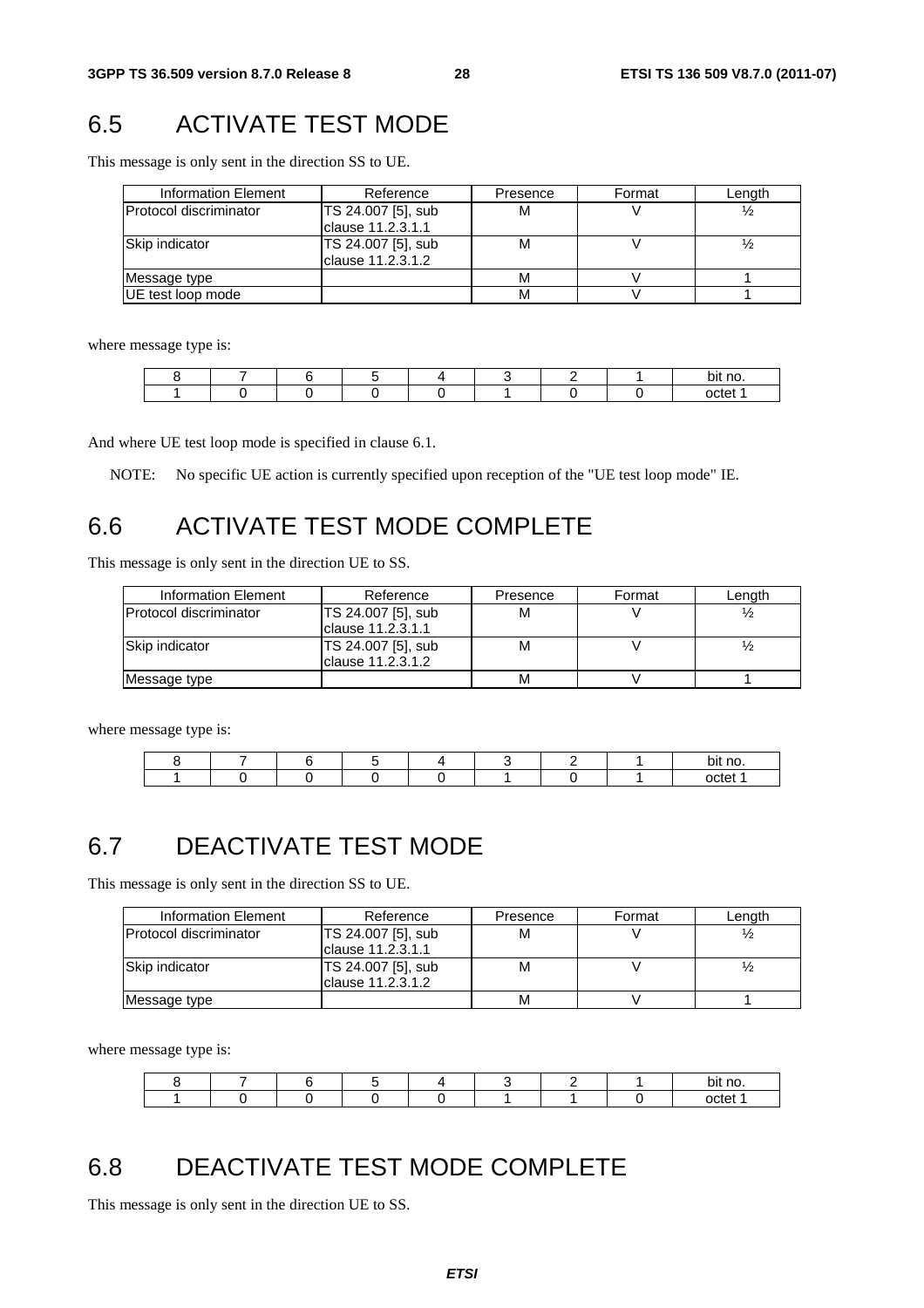| Information Element           | Reference          | Presence | Format | Lenath |
|-------------------------------|--------------------|----------|--------|--------|
| <b>Protocol discriminator</b> | TS 24.007 [5], sub | м        |        |        |
|                               | Iclause 11.2.3.1.1 |          |        |        |
| Skip indicator                | TS 24.007 [5], sub | М        |        |        |
|                               | Iclause 11.2.3.1.2 |          |        |        |
| Message type                  |                    | М        |        |        |

where message type is:

|  |  |  |  | bit no. |
|--|--|--|--|---------|
|  |  |  |  | $-$     |

### 6.9 RESET UE POSITIONING STORED INFORMATION

This message is only sent in the direction SS to UE.

#### FFS

Editor"s note: It is FFS if procedure for reset of UE positioning stored information will be included.

# 7 Variables, constants and timers

### 7.1 State variables

#### BUFFER\_IP\_PDUs

This boolean state variable is used to control if UE is to buffer IP PDUs or not.

#### TEST\_LOOP\_MODE\_B\_ACTIVE

This boolean state variable is used to indicate if UE test loop mode B is active. TEST\_LOOP\_MODE\_B\_ACTIVE shall be set to FALSE when UE is switched on.

#### CDMA2000\_INITIATED

This boolean state variable is used to indicate if IP control signalling was initiated by the network on CDMA2000.

### 7.2 Constants

MAX\_ModeA\_LB\_entities = 8.

### 7.3 Timers

#### T\_delay\_modeB

In E-UTRAN, UTRAN and GERAN, this timer is used to delay the transmission of the first IP PDU when UE test loop function is operated in UE test loop mode B. In CDMA2000, this timer is used to temporarily interrupt UE test loop mode B operation so as to allow IP control signalling required before data transmission. The timer value is configured by the UE test loop mode B setup IE in the CLOSE UE TEST LOOP message.

### 7.4 Configurable parameters

DRB\_ID(LB\_ID)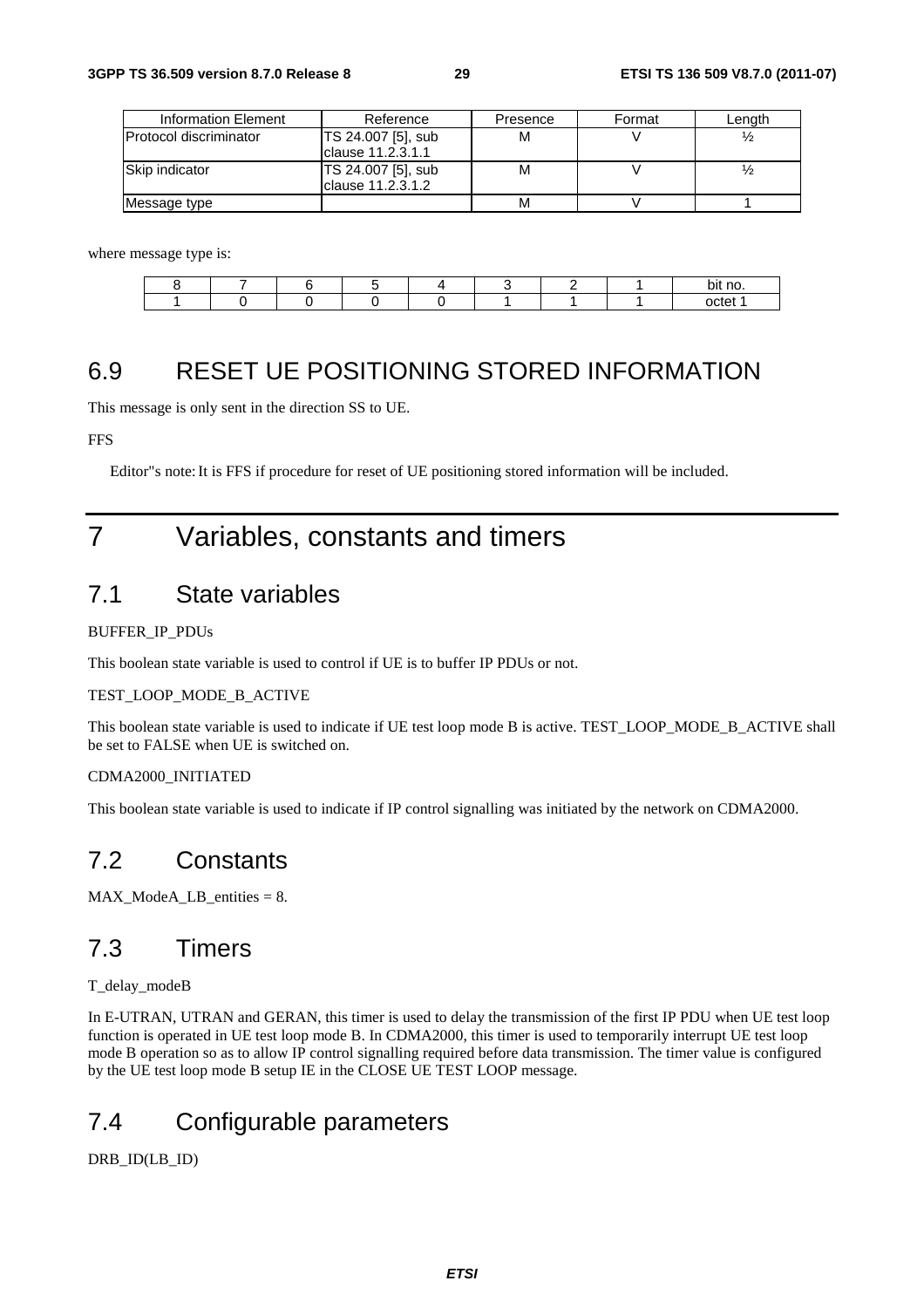This parameter is used by the UE when operating in UE test loop mode A to map a bi-directional Data Radio bearer to a loopback entity. LB  $ID = 0$ . (MAX ModeA LB entities-1). The value is configured when UE receives the CLOSE UE TEST LOOP message DRB\_ID(LB\_ID)=0 indicate that no DRB is mapped to the loopback identity.

#### UL PDCP SDU scaling(LB\_ID)

This parameter is used to enable/disable scaling of UL PDCP SDU size. If UL PDCP SDU scaling is set to TRUE then scaling based on UL\_PDCP\_SDU\_size(LB\_ID) parameter is performed, otherwise no scaling is done (UL PDCP SDU size is equal to received DL PDCP SDU size). The value is configured by the UE test loop mode A setup IE in the CLOSE UE TEST LOOP message.

#### UL\_PDCP\_SDU\_size(LB\_ID)

This parameter is used to set the UL PDCP SDU size for returned UL PDCP SDUs on the data radio bearer with data radio bearer ID equal to DRB\_ID(LB\_ID). This parameter is only applicable for UE test loop mode A and when state variable UL\_PDCP\_SDU\_scaling(LB\_ID) is TRUE. The value is configured by the UE test loop mode A setup IE in the CLOSE UE TEST LOOP message.

### 8 Electrical Man Machine Interface (EMMI)

The EMMI is used for automation of conformance testing. The commands used on the EMMI by the System Simulator, shall be limited to those specified in TS 36.523-3 [32]. An illustration is given in figure 8-1 as an example.

At the System Simulator side, the logical EMMI using mandatory AT commands shall interface with the Main Test Component (MTC) of TTCN test cases which hosts the Upper Tester. The physical EMMI interface towards the UE may be for example a standard USB interface. Other interfaces of proprietary or standardized type shall not be precluded.

At the UE side an adapter needs to be provided by the UE manufacturer for converting the commands into the UE manufacturer specific interface and format.

The use of EMMI is optional for the UE.

![](_page_30_Figure_13.jpeg)

Figure 8-1: An example of EMMI and its use for automation of signalling testing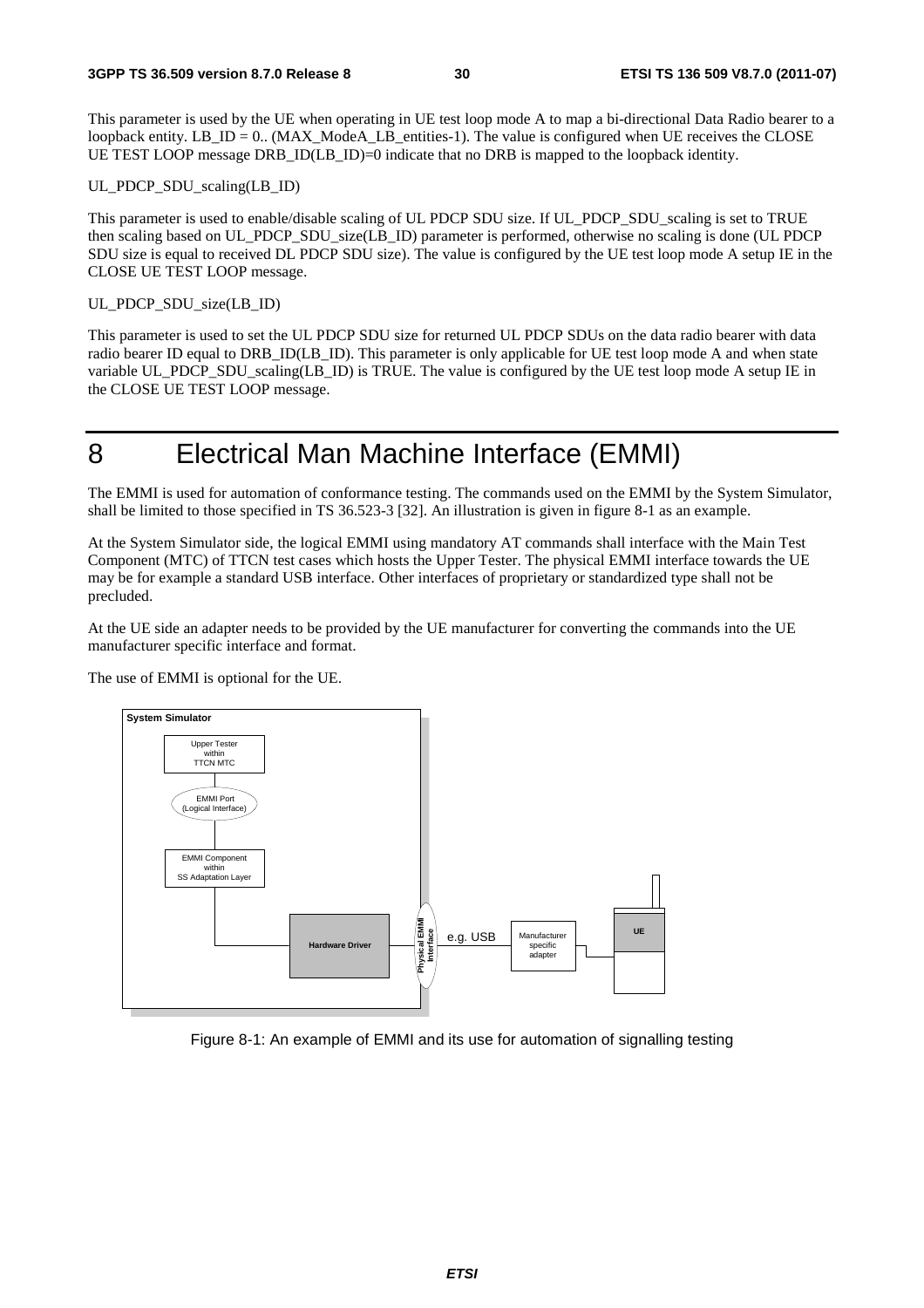# Annex A (informative): Void

Void.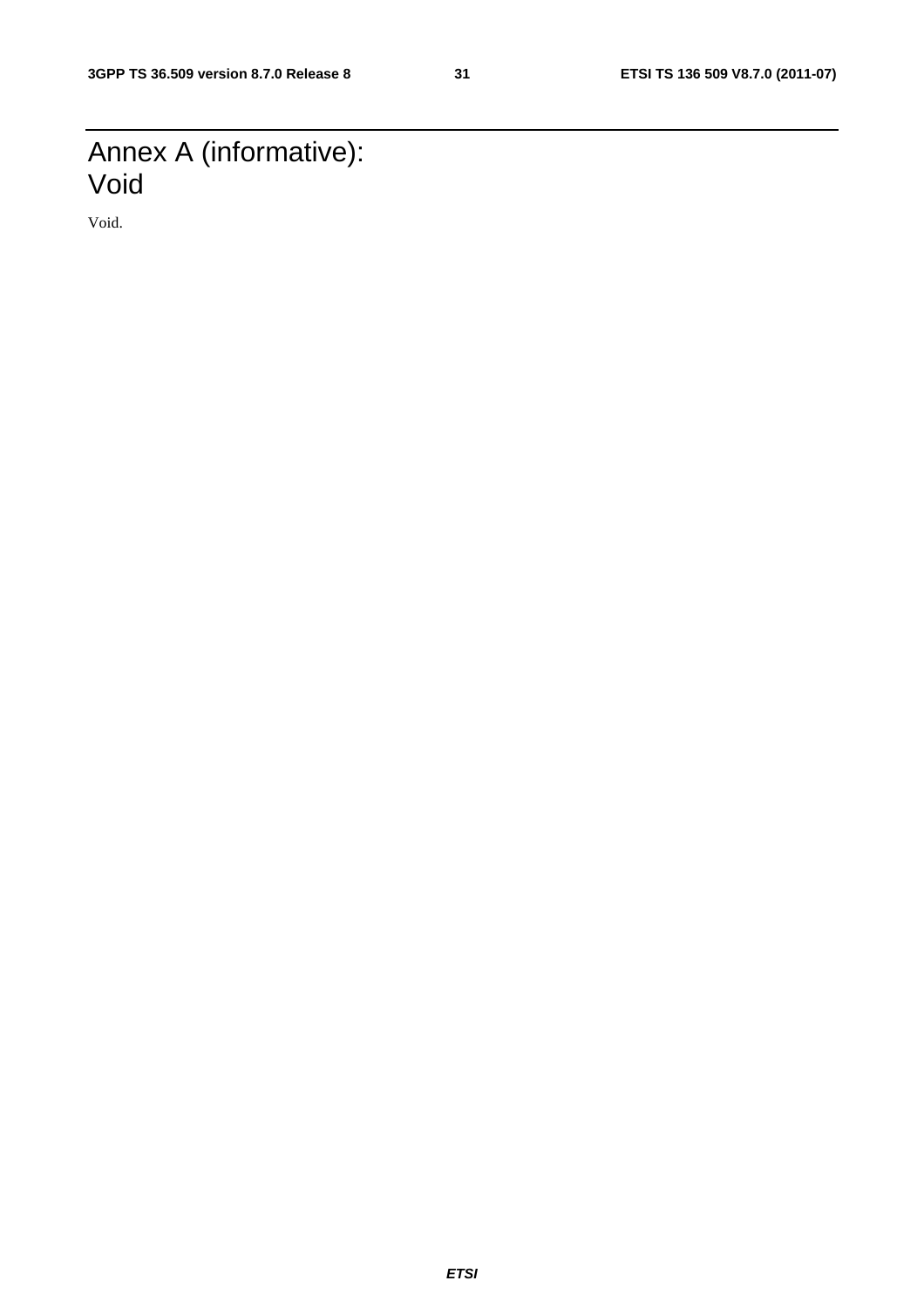# Annex B (informative): Change history

| Date           | TSG#                         | TSG Doc.       | <b>CR</b> | Rev | Subject/Comment                                                            | Old            | <b>New</b>            |
|----------------|------------------------------|----------------|-----------|-----|----------------------------------------------------------------------------|----------------|-----------------------|
| 2008-01        | RAN5 #38                     | R5-080327      |           |     | Initial skeleton proposal                                                  |                |                       |
| 2008-05        | <b>RAN5#39</b>               | R5-081117      |           |     | First draft (text proposal)                                                |                | 0.0.1                 |
| 2008-05        | RAN5 #39                     | R5-081343      |           |     | Outcome of RAN5 #39 meeting agreements                                     | 0.0.1          | 0.1.0                 |
| 2008-08        | <b>RAN5 #40</b>              | R5-083498      |           |     | Outcome of RAN5 #40 meeting agreements                                     | 0.1.0          | 1.0.0                 |
| 2008-10        | RAN <sub>5</sub><br>#40"bis" | R5-084269      |           |     | Outcome of RAN5 #40"bis" meeting agreements                                | 1.0.0          | 1.1.0                 |
| 2008-11        | RAN5 #41                     | R5-085324      |           |     | Outcome of RAN5 #41 meeting agreements                                     | 1.1.0          | <b>Draft</b><br>2.0.0 |
| 2008-11        | RAN5 #41                     | R5-085526      |           |     | Outcome of post-RAN5 #41 email agreements                                  | Draft<br>2.0.0 | $\overline{2.0.0}$    |
| 2008-12        | <b>RAN#42</b>                | R5-080885      |           |     | Approval of version 2.0.0 at RAN#42, then put to<br>version 8.0.0.         | 2.0.0          | 8.0.0                 |
| 2009-01        |                              |                |           |     | Editorial corrections.                                                     | 8.0.0          | 8.0.1                 |
| 2009-03        | <b>RAN#43</b>                | R5-086335 0001 |           |     | Corrections to 36.509                                                      | 8.0.1          | 8.1.0                 |
| 2009-03        | <b>RAN#43</b>                | R5-086371 0002 |           |     | Correction to 36.509 v8.0.0                                                | 8.0.1          | 8.1.0                 |
| 2009-03        | <b>RAN#43</b>                | R5-090433 0003 |           |     | Update of Abbreviations in 36.509                                          | 8.0.1          | 8.1.0                 |
| 2009-03        | <b>RAN#43</b>                | R5-090700 0004 |           |     | Corrections to 36.509                                                      | 8.0.1          | 8.1.0                 |
| 2009-04        | <b>RAN5#43</b>               | R5-09231510005 |           |     | Corrections to section 6 of 36.509.                                        | 8.1.0          | 8.2.0                 |
| 2009-04        | <b>RAN5#43</b>               | R5-092361 0006 |           |     | Clarification to TS 36.509                                                 | 8.1.0          | 8.2.0                 |
| 2009-04        | <b>RAN5#43</b>               | R5-092511 0007 |           |     | Corrections and clarifications to TS 36.509                                | 8.1.0          | 8.2.0                 |
| 2009-04        | RAN5#43                      | R5-09276610008 |           |     | Support of mandatory AT commands via EMMI                                  | 8.1.0          | 8.2.0                 |
| 2009-08        | <b>RAN5#44</b>               | R5-09406310009 |           |     | Clarification on UL data in UE test loop mode                              | 8.2.0          | 8.3.0                 |
| 2009-08        | <b>RAN5#44</b>               | R5-094181 0010 |           |     | Editorial and More corrections to TS 36.509                                | 8.2.0          | 8.3.0                 |
| 2009-08        | <b>RAN5#44</b>               | R5-094309 0011 |           |     | Clarification to TS 36.509 activation and de-activation<br>of UE Test Mode | 8.2.0          | 8.3.0                 |
| 2009-10        | <b>RAN5#45</b>               | R5-09606210012 |           |     | Clarification on encoding of DRB Identity in LB setup<br>DRB IE            | 8.3.0          | 8.4.0                 |
| 2009-10        | <b>RAN5#45</b>               | R5-096711 0013 |           | 3   | IP control signalling in UE test mode                                      | 8.3.0          | 8.4.0                 |
| 2010-03        | <b>RAN5#46</b>               | R5-100616 0014 |           |     | Clarification of UL and DL PDCP SDU size                                   | 8.4.0          | 8.5.0                 |
| 2011-03        | <b>RAN#51</b>                | R5-110221 0018 |           |     | Corrections and clarifications to TS 36.509 Rel-8                          | 8.5.0          | 8.6.0                 |
| 2011-06 RAN#52 |                              | R5-112601 0020 |           |     | Corrections to TS 36.509 Rel-8                                             | 8.6.0          | 8.7.0                 |